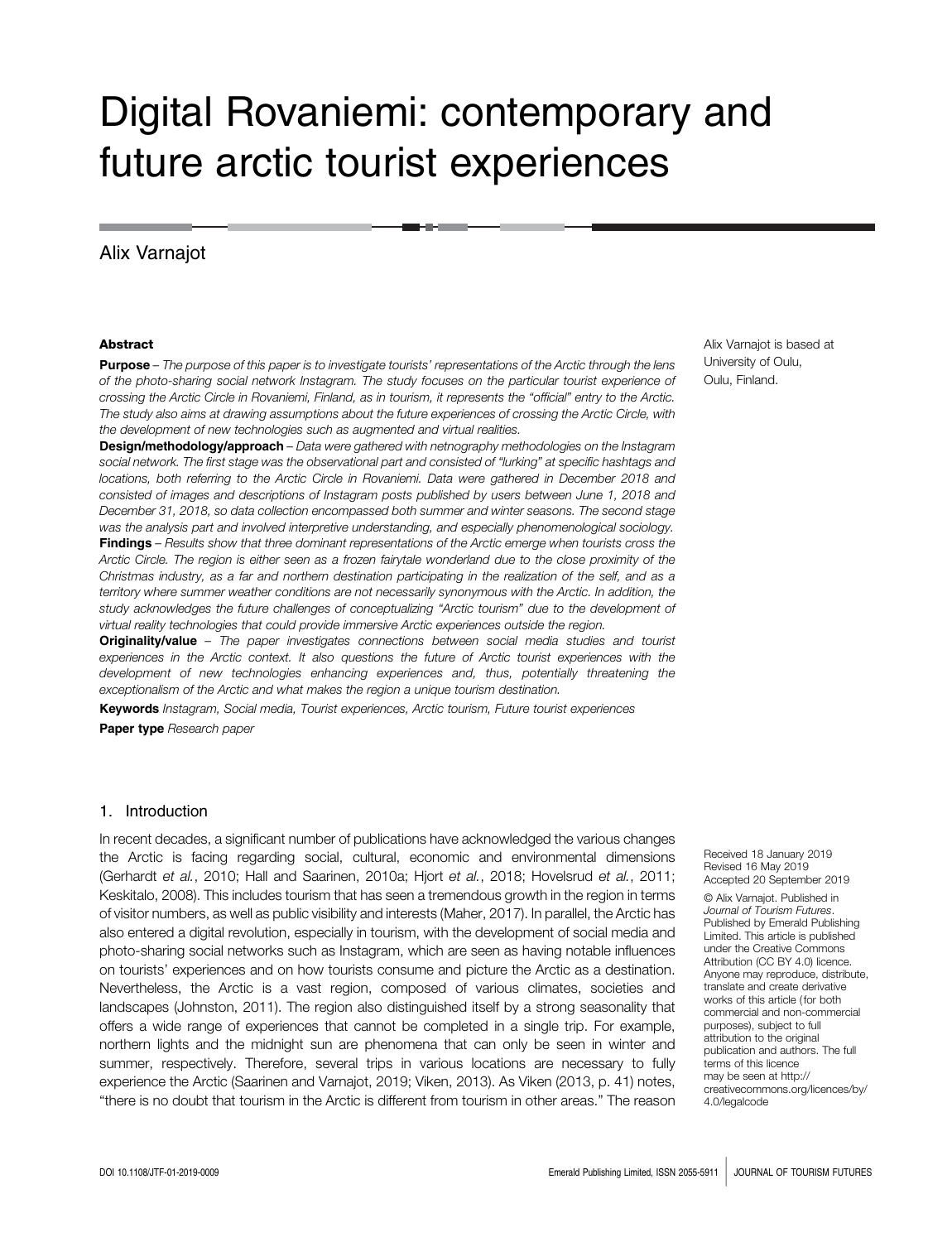for such a statement finds its origins in a form of exceptionalism as "very few other geographical regions are labeled as a concept in tourism" (Saarinen and Varnajot, 2019, p. 3). However, little is known regarding the relations between the Arctic as a unique region, social media and tourists' experiences. However, because the Arctic offers a variety of experiences due to its diverse geography, this study cannot deal with the whole region. Instead, it will focus primarily on Rovaniemi, Finland, a major tourist destination in the circumpolar North. Within Rovaniemi, particular focus is on the tourist experience of crossing the Arctic Circle, which is seen as an inescapable ritual when visiting the city for the first time (Grenier, 2007). The Arctic Circle is the only Arctic border that is celebrated by landmarks and these painted lines, globes or road signs have become tourist attractions (Varnajot, 2019), where tourists stop, take photos and sometimes shop. It is also often treated as the common border to delineate the Arctic region (Viken, 2013), although Arctic tourism can be experienced far south of the Circle, as discussed Varnajot (2019) and Grenier (2011), with icebreaker tours in Kemi, Finland or polar bears safaris in Churchill, Canada.

This research paper aims to analyze how the Arctic is experienced while crossing the "magical" Arctic Circle through the lens of the Instagram social network. In order to report these experiences, the study will present how the Arctic has been portrayed on Instagram posts. The rise of the most popular photo-sharing social network is relatively recent, and its relation with tourists' experiences in the Arctic still needs to be investigated. Thus, the study involves netnography methodologies in order to explore tourists' representations of the Arctic in Rovaniemi, at the specific moment of crossing the Arctic Circle. In addition, in the last decades, tourism in the Arctic has been globally growing in terms of tourist numbers (see Maher, 2017; Hall and Saarinen, 2010b). In Finnish Lapland, tourist overnight stays increased from approximately 2,000,000 in 2005 to slightly under 3,000,000 in 2018 (Statistics Finland, 2019), including 665,000 in Rovaniemi, representing 22 percent of Finnish Lapland market share (Visit Rovaniemi, 2019). Tourism in the Arctic is expected to keep increasing in the future considering that more and more people have the disposable income to travel (Maher, 2017). Forecasting this growth, as well as how Arctic tourism experiences might change in the future, becomes necessary to anticipate potential challenges for Arctic environments and societies. A number of studies have acknowledged the benefits of augmented reality (AR) and virtual reality (VR) as promising tools in order to enhance the tourist experience (Chung et al., 2018; Jung et al., 2015, 2016; Han et al., 2019; Raptis et al., 2018). Therefore, the paper is also an attempt to draw assumptions about the role of AR and VR in the future evolution of social media such as Instagram and the implications for Arctic tourism experiences. Moreover, the study does not aim at generalizing to the whole Arctic region, but rather to better understand tourists' practices and representations in Rovaniemi. Section 2 seeks to connect existing literature and discussions of photography and social media to the context of Arctic tourism. The following section presents the research methods and the results are examined in Section 4. The future of social media and AR and VR in relation to Arctic tourism is then discussed in Section 5.

### 2. Social media, photography and Arctic tourism

Kaplan and Haenlein (2010, p. 61) define social media as "internet based applications that build on the ideological and technological foundations of Web 2.0, and that allow the creation and exchange of user-generated content" (see also Kietzmann et al., 2011). They include blogs (Blogger), business networks (LinkedIn), collaborative projects (Wikipedia), enterprise social networks (Yammer), microblogs (Twitter, Tumblr), photo-sharing (Instagram, Flickr), products and services review (TripAdvisor), social bookmarking (Pinterest), social gaming (World of Warcraft), social networks (Facebook), video-sharing (Instagram, YouTube, Vimeo), virtual worlds (Twinity) and other forums (Gaia Online) (Aichner and Jacob, 2015). Although there is a wide diversity of social media, they all present three common characteristics (Zeng and Gerritsen, 2014). First, they are online-based services that allow users to construct a public profile, to connect with other users and to interact with them (Boyd and Ellison, 2007). Second, they started as peer-to-peer communications and interactions between users (Patel, 2013), whereas now some of them have evolved to become tools to communicate destination images and promote travel products and services by the tourism industry (Huang, 2011;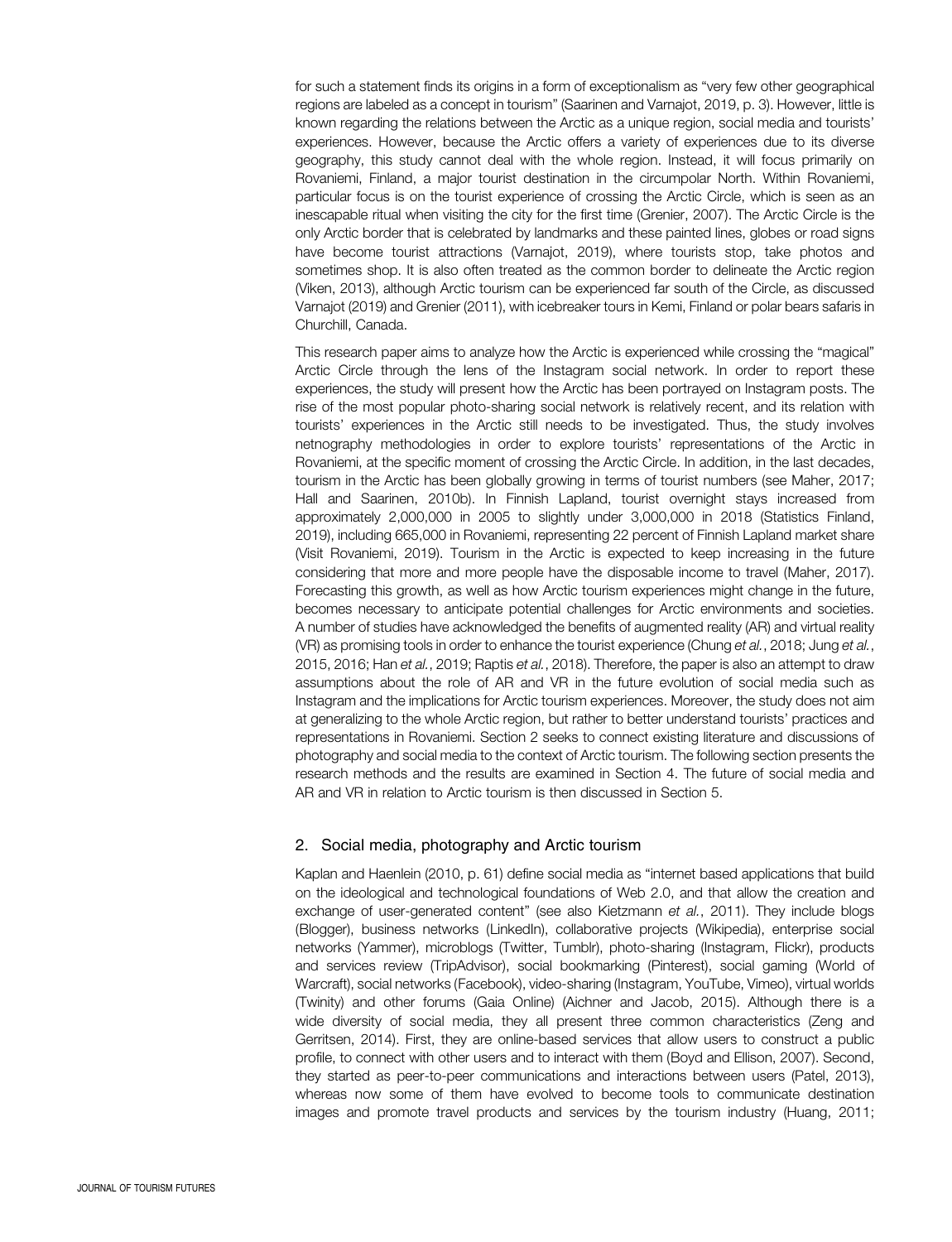Thelander and Cassinger, 2017). Third, they create virtual communities (Li and Wang, 2011). As of October 2018, the most popular social media in terms of active users were Facebook (2.2bn), YouTube (1.9bn) and WhatsApp (1.5bn) (Statista, 2018). Nevertheless, the distinction between types of social media has become intricate as applications add new functions transcending the above-mentioned categories. For example, Facebook, a social network, allows the sharing of photos and videos; Instagram, a photo- and video-sharing mobile application, allows private chats between users, etc. Furthermore, in contrast to the static Web 1.0 where users have minimal interactions, in Web 2.0, also known as the social web (Tavakoli and Mura, 2018; Weber and Rech, 2010), contents are "produced by consumers to be shared among themselves" (Xiang and Gretzel, 2010, p. 180). According to Tavakoli and Wijesinghe (2019, p. 49), "this characteristic has proved to be a valuable tool for both customers and providers in the tourism industry," to such an extent that Leung et al. (2013) considered social media as a "mega-trend" that has significantly affected the tourism industry. In line with this, users have become the "media" themselves via collaborations and sharing, and thus social media has empowered consumers as they can create, post, comment and form online communities (Li and Wang, 2011; Pan et al., 2007).

The rapid growth of social media has implications for many aspects of tourism. Indeed, social media increasingly influences how tourists are planning their trips, especially in the phases of information search and decision making (Cox et al., 2009; Kim and Fesenmaier, 2017; Lo et al., 2011; Yoo and Gretzel, 2011). However, the use of social media among consumers for travel planning created competition with destination management organizations (DMOs) and private businesses (Lo et al., 2011). In order to cope with this issue, social media platforms also became marketing tools (Chan and Denizci Guillet, 2011; Huang, 2011; Munar, 2010; Thelander and Cassinger, 2017). Across the Arctic, there are many examples of DMOs using Instagram for promotion, such as Travel Yukon, VisitSweden, VisitGreenland, VisitRovaniemi or the Northern Norway Tourist Board. On Instagram, DMOs usually work with reposting users' photos and videos. For example, on their respective home pages, the Northern Norway Tourist Board and Visit Greenland indicate "tag @northernnorway to give us permission to repost on our […] channels" and "use #GreenlandPioneer or #VisitGreenland to get a chance to be featured!." Some private tourist companies also use Instagram as a marketing tool like Iceland Travel, offering tours in Iceland, the Faroe Islands and Greenland, Ilulissat Adventure, providing tours in the Disko area, or SantaPark and the Santa Claus Office, both of them based in Rovaniemi, Finland. Additionally, in parallel, the role of social media in tourism emerged as a research topic with the first publications appearing in 2007 (Leung et al., 2013; Zeng and Gerritsen, 2014). Nevertheless, the Arctic region was left out of these studies. In their review of social media in tourism publications, Zeng and Gerritsen (2014) found that the most examined regions were Western Europe (Spain), Asia (China), North America (mainland USA) and Australia.

Instagram, originally designed as a mobile application, allows users to post photos and videos on their profile gallery, which can be edited with filters and organized with hashtags and location information. The essence of the app is thus intrinsically linked to "the visual," which is the core of John Urry's theory of the tourist gaze (1990, 1992; see also Urry and Larsen, 2011; Dinhopl and Gretzel, 2016). According to Lo et al. (2011), photography and travel are connected from a historical perspective as photography and mass tourism emerged approximately at the same time (Urry, 1990), and because photos both document and shape the tourist experience (Haldrup and Larsen, 2003; Larsen, 2008). Instagram, and other photo- and video-sharing applications, such as Snapchat, Vine or TikTok, emerged from the development of digital photography, characterized by relatively new technologies (smartphones, numeric cameras connected to Wi-Fi services, digital storage, etc.), by social network sites, and by instantaneous, mobile and consumable images (Belomenou and Garrod, 2019; Gretzel, 2017; Murray, 2008; Rubinstein and Sluis, 2008; Urry and Larsen, 2011). The digitization and internetization of images is considered as "the latest moment in this history of tourist photography" (Urry and Larsen, 2011, p. 180). In the Arctic, tourism is dominated by nature-based activities (Maher et al., 2014; Johnston, 1995, 2011; Saarinen, 2005; Saarinen and Varnajot, 2019), including sightseeing (on cruises or snowmobiles, by helicopter, during treks) and fauna safaris. Maher (2010) examined that experiencing iconic Arctic landscapes (icebergs, pristine vistas, national parks, etc.) and animals (birds, whales, polar bears, etc.) are predominant motivations among cruise tourists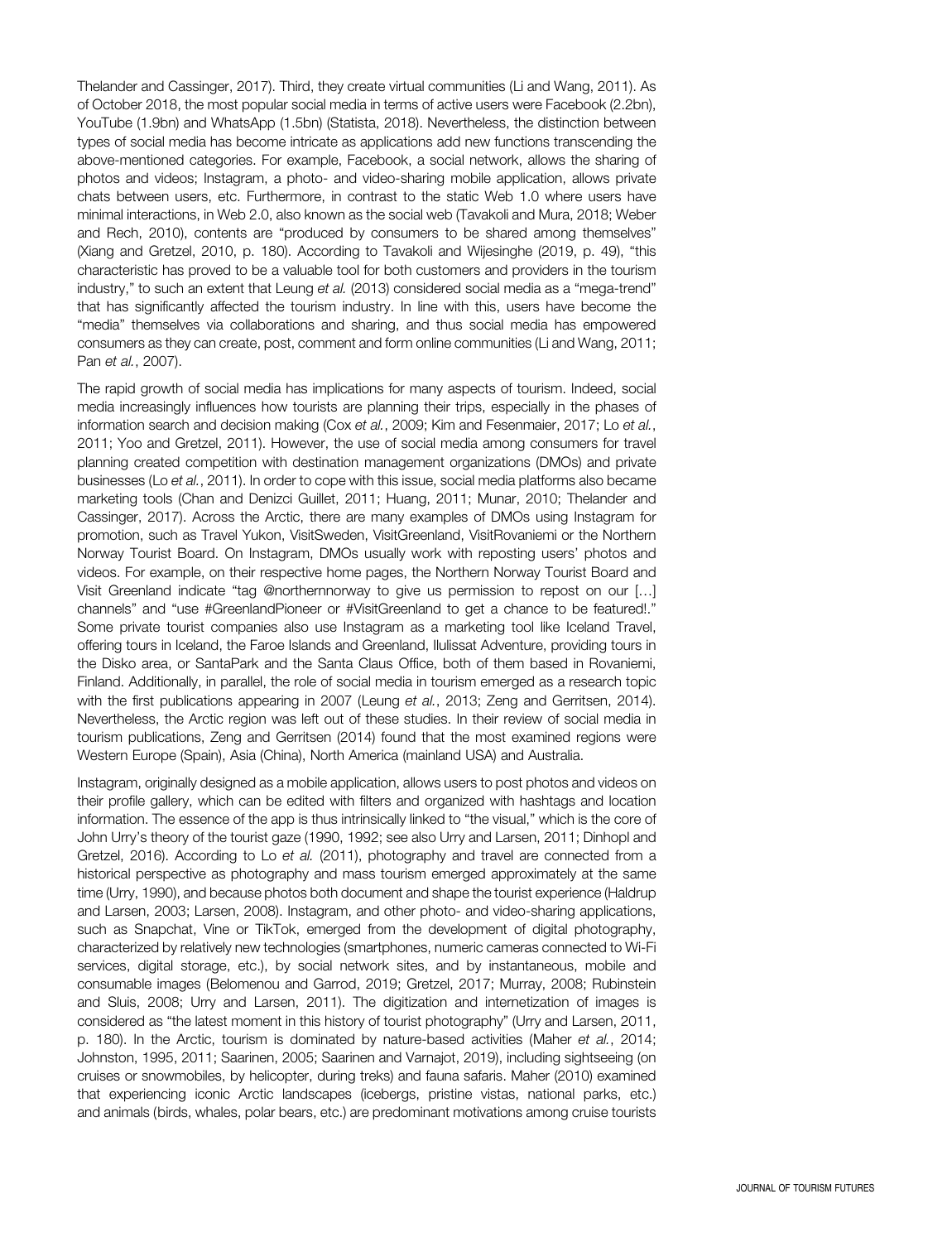in the Canadian archipelago. Other Arctic phenomena such as the northern lights or the midnight sun are also on the bucket lists of tourists visiting Arctic regions (Heberlein et al., 2002; Mathisen, 2017). Photography is thus intrinsic to sightseeing and wildlife viewing (Markwell, 1997; Valentine, 1992; Wood et al., 2013), showing again the intertwined connection between tourism and photography.

In addition, Gretzel (2017, p. 116) noted that photographs are also "important in relation to communicating the essence of one's travel identity." In other words, photographs and social media posts construct narratives and are presentations of the user, the traveler (Bosangit et al., 2015; Lo and McKercher, 2015). In parallel, Maher et al. (2003) and Eijgelaar et al. (2010) found that tourists visiting the Polar regions can come back as ambassadors. Maher et al. (2003, p. 208) defined this "ambassadorship" as the process of advocating the preservation of the continent (by) those who have been to "the Ice" and so have a first-hand experience of the values [being sought] to protect." This ambassadorship process leads to the ethical transformation of the tourist (Eijgelaar et al., 2010; Weaver, 2005). Being an ambassador of the Polar regions becomes part of travelers' identities, and social media, like Instagram can be used as a tool for users in order to present themselves as such. Nevertheless, no empirical studies have been done on the role of social media in polar tourist ambassadorship processes. However, Vila et al. (2016) raised concerns about the virtue of having been to the Arctic, and more generally to the Poles. Ambassadorship is a positive effect, but how can we be sure tourists do not act as "mere voyeurs scrambling to get a last peep at a vanishing paradise?" (Vila et al., 2016, p. 452). Indeed, the Arctic is attracting tourists for its vanishing landscapes and wildlife, in a trend known as last-chance tourism (Lemelin et al., 2012). The growing media attention regarding climate change impacts on the vulnerable Arctic environments has become the reason many tourists visit the region before it is irrevocably changed (Hall and Saarinen, 2010c; Lemelin et al., 2010; Eijgelaar et al., 2010; Johnston et al., 2012). Behind this trend is the motivation to immortalize features of the Arctic via photos and videos, and potentially sharing the last polar bear, the last glacier or the last iceberg on a users' Instagram before they are gone. Although this presents ethical issues (Dawson et al., 2011), they are beyond the scope of this paper.

# 3. The research method

To examine tourists' experiences through the lens of Instagram, I conducted netnography, a "qualitative method designed specifically to investigate the consumer behavior of cultures and communities present on the internet" (Kozinets, 1998, p. 366; see also Tavakoli and Wijesinghe, 2019). Designed by Robert Kozinets in the late 1990s, netnography is the use of adapted ethnographic techniques to study virtual communities on online platforms (Whalen, 2018). In this study, netnography was conducted on the mobile phone photo- and video-sharing social network Instagram. Created in 2010 (Hu et al., 2014), it is today the fastest growing network site (Gretzel, 2017; Sheldon and Bryant, 2016), as showed a video posted on June 20, 2018 on the official Instagram account, celebrating 1bn active users (Instagram, 2018). The application "provides users an instantaneous way to capture and share their life moments" (Hu et al., 2014) with other members through pictures (and videos since 2013). More recently in 2016, new functions were added allowing users to share their contents differently with "stories" and live videos. Stories are pictures or videos that can be modified with effects and layers, and added to user profiles, whereas live videos allow users to broadcast themselves live. Contrary to classic photos or videos posted in a user's gallery, stories and live videos are not permanent. Live broadcasts and stories disappear immediately after ending and 24 h after posting, respectively. The methodology was partly inspired by Gretzel's study of travel selfies (2017), where the observational part of the study was "lurking" at specific hashtags and locations (see Sheldon and Bryant, 2016). Data were gathered in December 2018, following these specific hashtags: #arcticcircle (200,000 posts), #santaclausvillage (45,000 posts), and #rovaniemi (380,000 posts), as well as specific locations: "Rovaniemi," "Santa Claus Village" and "Arctic Circle – Lapland." Nevertheless, the selection still represented around 600,000 posts to analyze. In order to scale down the selection, for each hashtag and location, I did not consider the numerous posts that were not directly connected to the study, including videos. For example, when "lurking" at #arcticcircle, posts were not only referring to the Arctic Circle in Rovaniemi but to all locations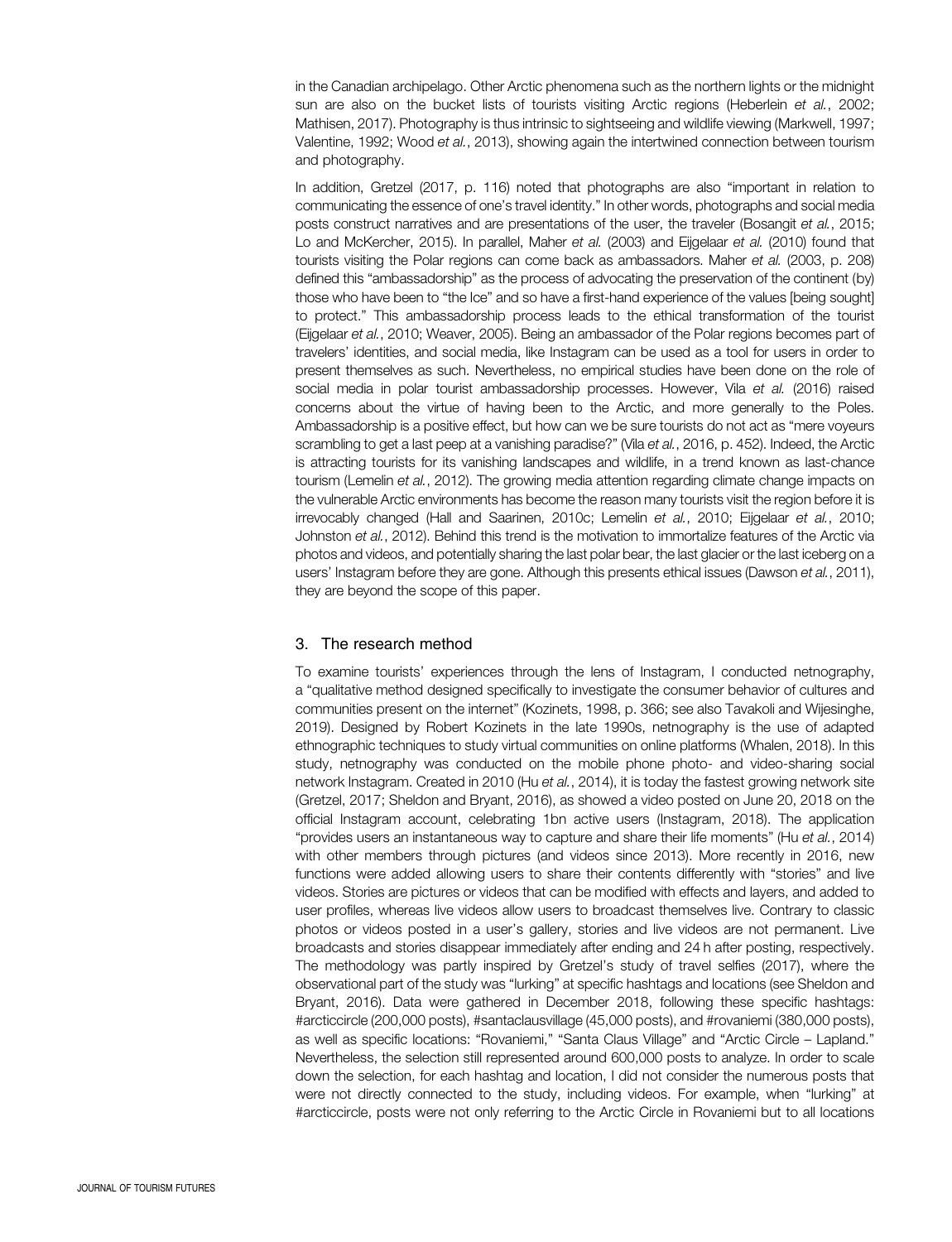around the circumpolar North where the Arctic Circle is marked on the ground, or to places located far north or far south of the actual landmarks. In addition, Arctic Circle landmarks had to be seen on the studied posts. Following Gretzel's methodology, "interactions with Instagram users were not initiated and the data collected was therefore comprised of photographs" (Gretzel, 2017, p. 119), including their descriptions, when available. I also limited the analysis to the posts concerning the Arctic Circle in Rovaniemi posted from June 1, 2018 to December 31, 2018. This timeframe is beneficial for covering both summer and winter seasons and examining potential seasonal differences. During this period, Lapland experienced warm temperatures during the summer, sometimes reaching +30°C, while the beginning of the winter particularly suffered from the lack of snow, to such an extent that British tabloids renamed Lapland as "Crapland." In the end, up to a hundred posts were analyzed and the most relevant were captured via screenshots.

Analysis of the data involved interpretive understanding, and especially phenomenological sociology, to use Schwandt's terms (2000). Phenomenological sociology aims at interpreting our own and other's actions in order "to understand how social reality, everyday life, is constituted" (Schwandt, 2000, p. 192), which brings a sense of collectivity. Varnajot (2019) demonstrated that the performance of typical practices that he called "border-crossing postures," while crossing the Arctic Circle in Rovaniemi, originates in a collective sense that typical practices must be performed at certain sites (see MacCannell, 1999). Therefore, the analysis aimed at understanding collective and global trends relating to representations of the Arctic, when tourists are at the "exact moment of entering the Arctic" (for further discussion about tourism and borders of the Arctic, see Varnajot, 2019).

## 4. Crossing the Arctic Circle in Rovaniemi reported on Instagram

Traditionally, the tourist experience has been defined as a linear and temporal process (Craig-Smith and French, 1994; Jennings, 2006) divided into three phases, namely the pre-trip, during-trip and post-trip phases (Gretzel et al., 2006; Kim and Fesenmaier, 2017; Leung et al., 2013), and each of these phases is characterized by their own functions. During the pre-trip or anticipatory phase, tourists are preparing, planning, making decisions, expecting, anticipating, looking at Instagram posts regarding the up-coming journey or excursion (Huang et al., 2010; Tussyadiah et al., 2011). The during-trip or experiential phase naturally refers to the time spent at the site of the vacation, during which tourists take part in activities, taste new food, visit sights, take photographs, shop, or cross the Arctic Circle when visiting the Santa Claus Village, etc. (Cohen, 1979; Wang et al., 2012). In the post-trip or reflective phase, tourists are documenting, reminiscing and sharing their trip with relatives or on social media (Pan et al., 2007), which will potentially be used by other tourists planning a trip to the same destination (Kim and Fesenmaier, 2017). Nevertheless, some scholars (Botterill and Crompton, 1996; Jennings and Weiler, 2006; Uriely, 2005; Urry, 1990) have argued that the tourist experience is more complex due to the inherently personal and reflective character of the experience, but the linear process still represents the basic structure of the tourist experience. Although "sharing" has been traditionally associated with the post-trip phase of the tourist experience, the growing use of smartphones, as well as the development of technologies and available Wi-Fi services, allows users to post their photographs while still on-site (Wang et al., 2012). New technologies and new functions of social media applications tend to modify and reshape the basic structure of the tourist experience, and now one can share his or her own experience in both the during-phase and the post-phase of the trip (Gretzel, 2010). Therefore, whether the different analyzed Instagram posts were published during or after the trip cannot be determined.

It is now well established that taking pictures has become a common practice for tourists (Batchen, 1999; Edensor 2001; Haldrup and Larsen, 2006; Larsen, 2005, 2006). In line with this, Varnajot (2019) has acknowledged the close connection between photography and crossing the Arctic Circle and has developed the idea of "border-crossing postures" that are actually poses aimed to be photographed with regular cameras or smartphones and potentially posted on Instagram. Although every post on the application is unique, three main trends emerged from the analysis of posts referring to the Arctic Circle in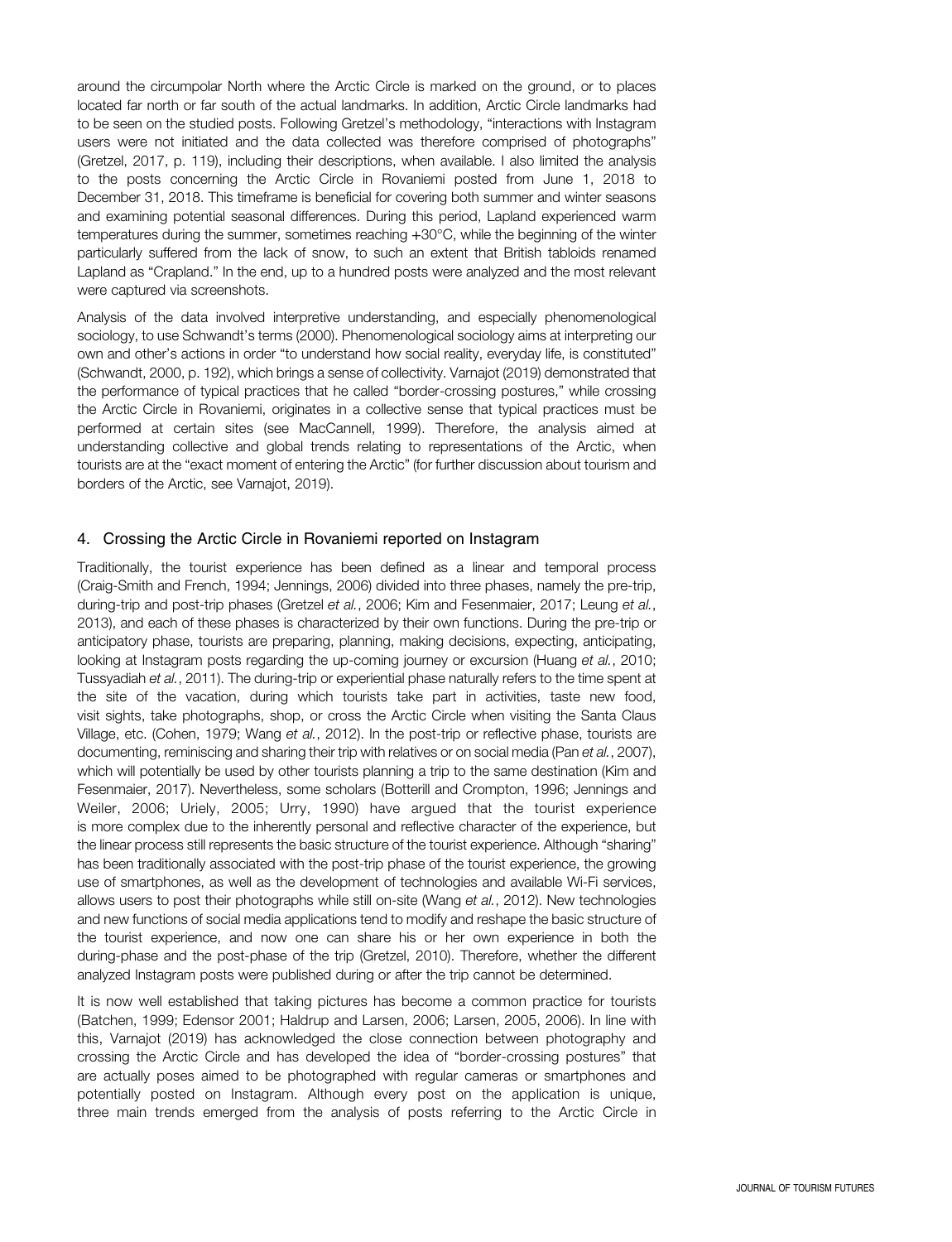Rovaniemi: it is perceived as a magical line; its crossing is an achievement of being North. In addition, other posts referred to unexpected weather conditions while in Rovaniemi, especially in summer.

#### The Arctic Circle is seen as a magical line

In a tourist magazine about Finnish Lapland (Kuznetsov, 2018, p. 30), the Arctic Circle is promoted as "a gateway to the world of fairytales and stories," anyone crossing it becomes younger and this is the secret of Santa Claus' old age. If these lines were purposefully written for the sake of the mystery of Christmas, similar thoughts can be found on Instagram from tourists' posts, associating the Arctic Circle with magic (Figure 1). This can be expected due to the unmissable presence of Santa Claus, the enchanting atmosphere around the Arctic Circle and the intertwined local history between the Arctic Circle and the establishment of the Christmas industry (see Pretes, 1995; Rusko et al., 2013; Tervo-Kankare et al., 2013). Although in Rovaniemi the Arctic Circle was turned into a tourist attraction before the establishment of the Santa Claus industry, nowadays the primary reason for international tourists to visit the city, and especially the area of the Arctic Circle, is to meet Santa Claus and to enjoy the Christmas spirit (Varnajot, 2019). Santa Claus has become a powerful brand for Rovaniemi (Hall et al., 2008; Tervo-Kankare et al., 2013), overtaking tourists' interests in the Arctic Circle. To use Dean MacCannell's words (1999), the Arctic Circle in Rovaniemi has entered the "enshrinement" phase of the sight sacralization process, where the primary attraction becomes secondary. This is also showed in the Instagram post of some visitors (Figure 2): "we made it to Santa's Village in Rovaniemi, Finland, which meant crossing into the Arctic Circle." In addition, the association of the Arctic Circle with Santa Claus can be seen through the Christmas-related hashtags associated with posts mentioning or showing the Arctic Circle (Figures 1 and 2). The most common of these were, for example, "#santaclausvillage," "#christmas," "#xmas" or "#santaclaus." In the context of Rovaniemi, this evidences the close and intertwined connections of the Arctic Circle with the Christmas industry as well as the location of the place, namely the Santa Claus Village.

## Crossing the Arctic Circle is an achievement

The second trend regarding the perception of the Arctic Circle is the realization of self and this can be observed through three types of Instagram posts. First, crossing the Arctic Circle makes some tourists realize where they are on the planet, especially how north they are, sometimes with references to latitudinal coordinates. Figure 3 illustrates this transformation of the self: "it is easy to understand that a trip to this part of the world gives you sort of an impression of being at the end of this world," although Bruner (1991) mitigated this self-realization among Western tourists and according to him these hyperbolic descriptions would be the consequences of exaggerated commercials in promotion discourses. Rojek (1993) and Galani-Moutafi (2000) went further

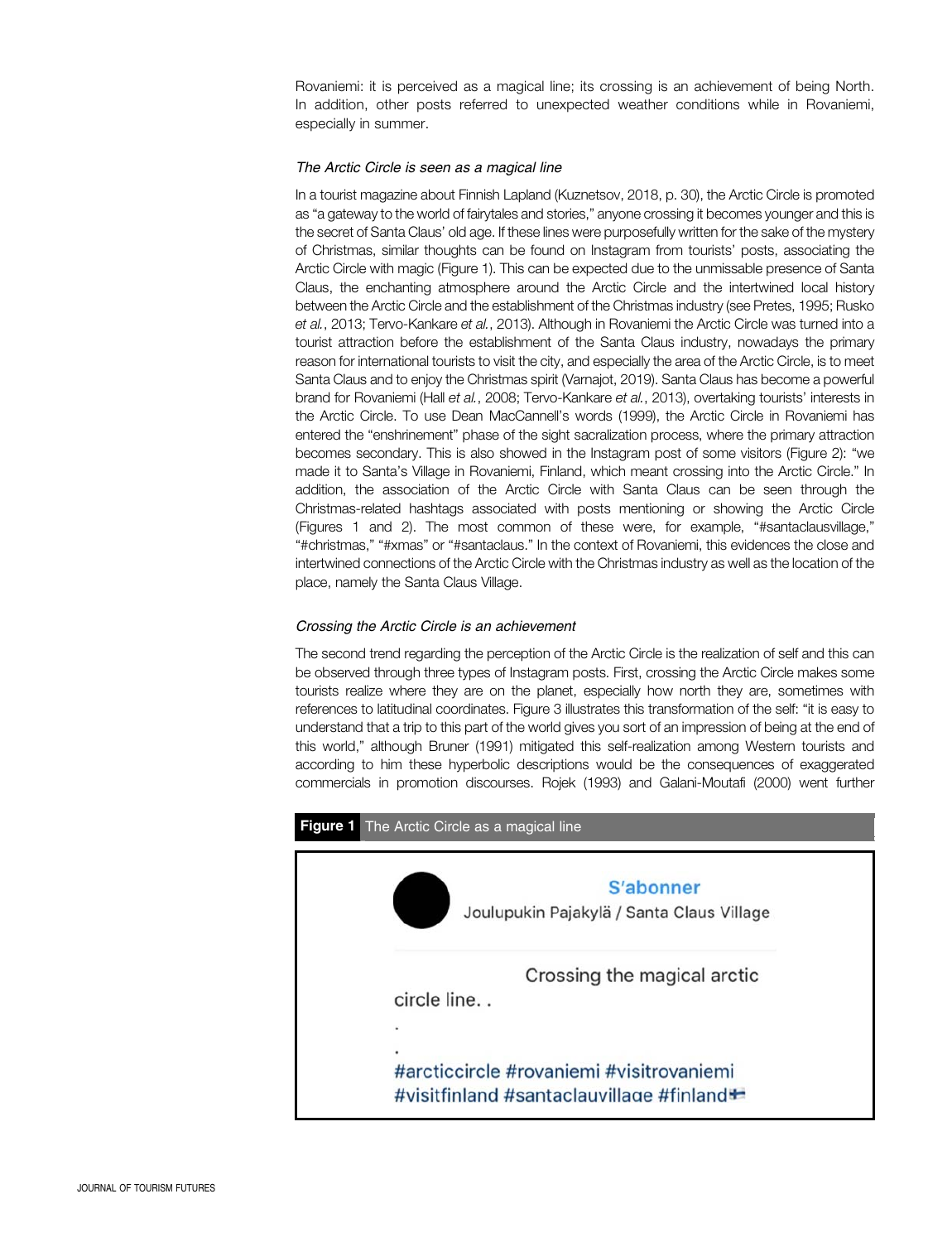Figure 2 The Arctic Circle associated with Santa Claus



and argued that tourism was confirming one's view of the world, rather than transforming it, implying a realization of prejudices and preconceived thoughts. Second, crossing the Arctic is seen as an experience to collect as Figure 4 shows. According to Timothy (1998, p. 126), "collecting places refers to a process whereby locations visited are enumerated and wherein there is a desire to visit additional places." This is also known as bucket list tourism (Thurnell-Read, 2017). In the context of the Arctic Circle, other geodetic lines, or ghostly lines as named by Ingold (2007), like the Equator, the Tropics or the Prime Meridian can be other elements of this particular bucket list. In both cases of the realization of the northern location and bucket list tourism, crossing the Arctic Circle is seen as an achievement. Nevertheless, sometimes, the realization of the self might lead to disappointment, although this situation does not represent the majority of the analyzed Instagram posts. Figure 5 shows the lack of excitement in crossing the Arctic Circle from north to south: "after Nordkapp – an Arctic Circle in a way back is not such an amazing experience." Indeed, the crossing of the Arctic Circle is only portrayed as a heroic deed when performed from south to north. It is supposed to depict the entry to the purposefully misrepresented hostile and uncivilized Arctic (Varnajot, 2019).

# Unexpected weather at the Arctic Circle

Finally, the third trend that emerged from the analysis is the reference to weather conditions while at the Arctic Circle. A thermometer showing the current temperature is located near the line symbolizing the Arctic Circle and tourists often take photographs of it, especially when the temperatures are extreme. If it might be assumed that tourists want to prove they have endured rather cold temperatures in winter on the one hand, in summer, on the other hand, posts on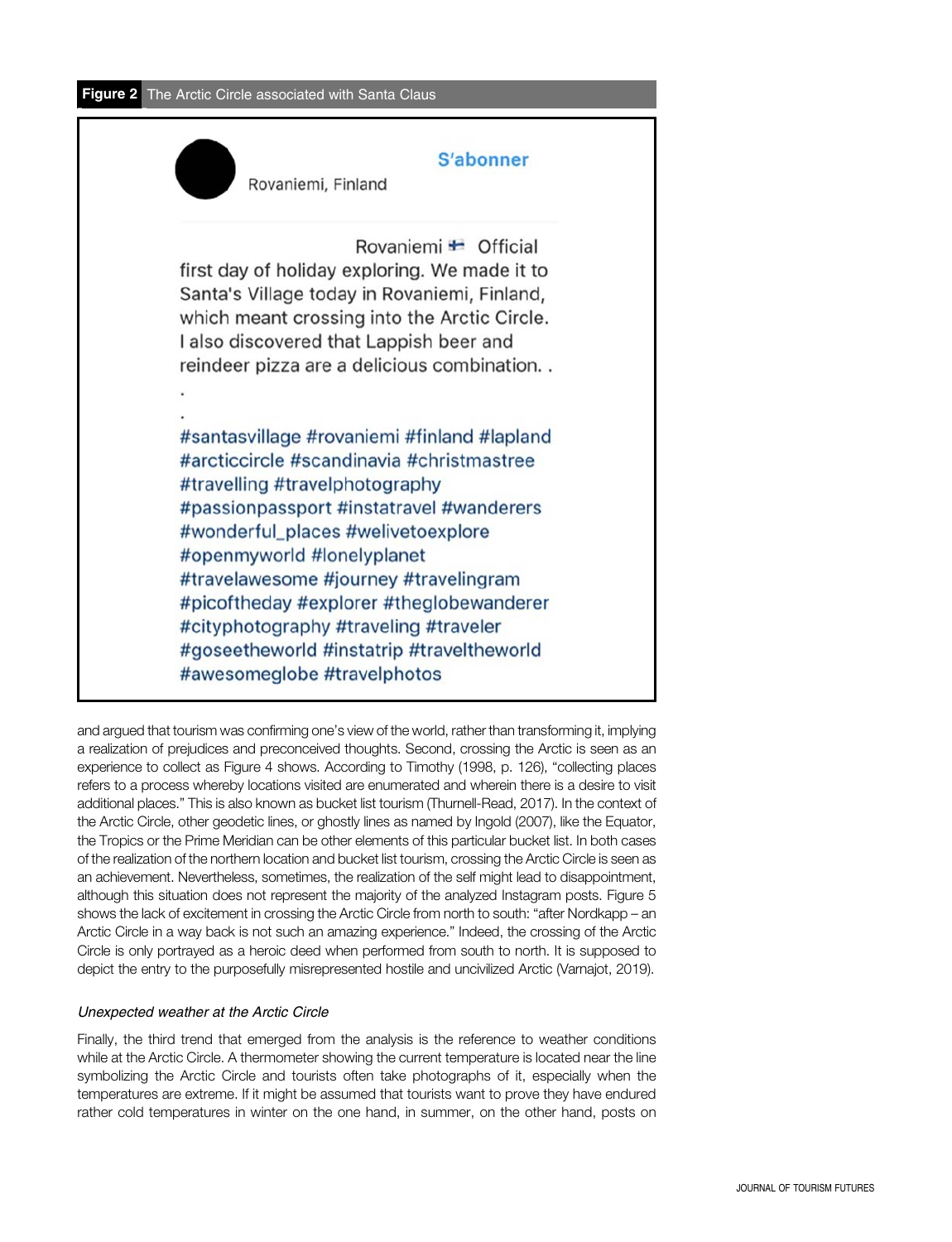

Instagram tend to present the stupefaction of experiencing warm temperatures "above the Arctic Circle," as Figure 6 shows. This was especially the case in summer 2018, due to relatively warm temperatures. These reactions indicate the assumption that a warm Arctic does not fit with tourists' representations and expectations of the circumpolar North. Indeed, the Arctic is often portrayed by outsiders and for outsiders (Viken, 2013) as a cold and frozen region with a white environment, rough climatic conditions as well as wild, uncivilized, untouched and pristine landscapes (Hall and Johnston, 1995; Hall and Saarinen, 2010a). These representations find their origins in popular adventures and heroic stories reported on TV shows, myths and all sorts of narratives such as the exploits of Roald Amundsen, the tragedies of the Brusilov and Franklin expeditions, or the recent survival movie "Arctic" starring Mads Mikkelsen (Fjellestad, 2016; Sæþórsdóttir et al., 2011). In other words, from the point of view of some tourists, the term "Arctic summer" might appear as an oxymoron (Saarinen and Varnajot, 2019), because warm weather does not fit with outsiders' preconceptions of the Arctic. Although strong seasonality is intrinsic to the Arctic, its reality is often excluded from these mental pictures. As a result, in Rovaniemi, the Arctic Circle is pictured (and promoted) as the gateway to the Arctic, and is therefore supposed to be the border between the "temperate zone" and the necessarily cold Arctic.

# 5. Discussion: the future of Arctic tourism experiences

Although the relatively new functions of social media, including allowing live sharing, are still expanding among users, it is rather possible to predict the near future of social media in tourists' practices and how it will look in the years ahead. The population with disposable income to travel will continue to increase, as will the number of tourists visiting the Arctic (Maher, 2017), and they will potentially keep sharing their experiences via social media. However, drawing on assumptions about the further future becomes more intricate without falling into science fiction. In parallel, technologies like AR and VR are expected to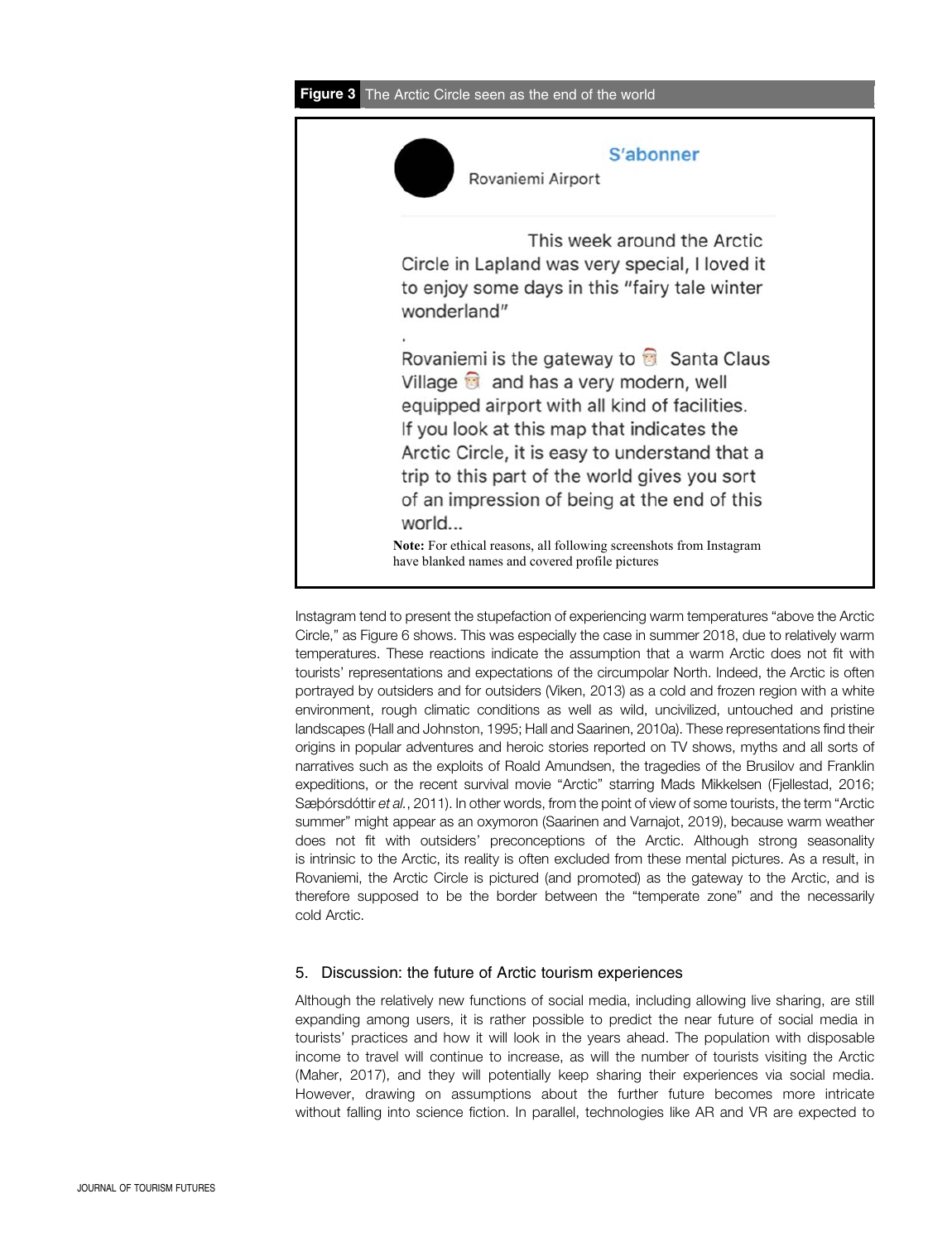

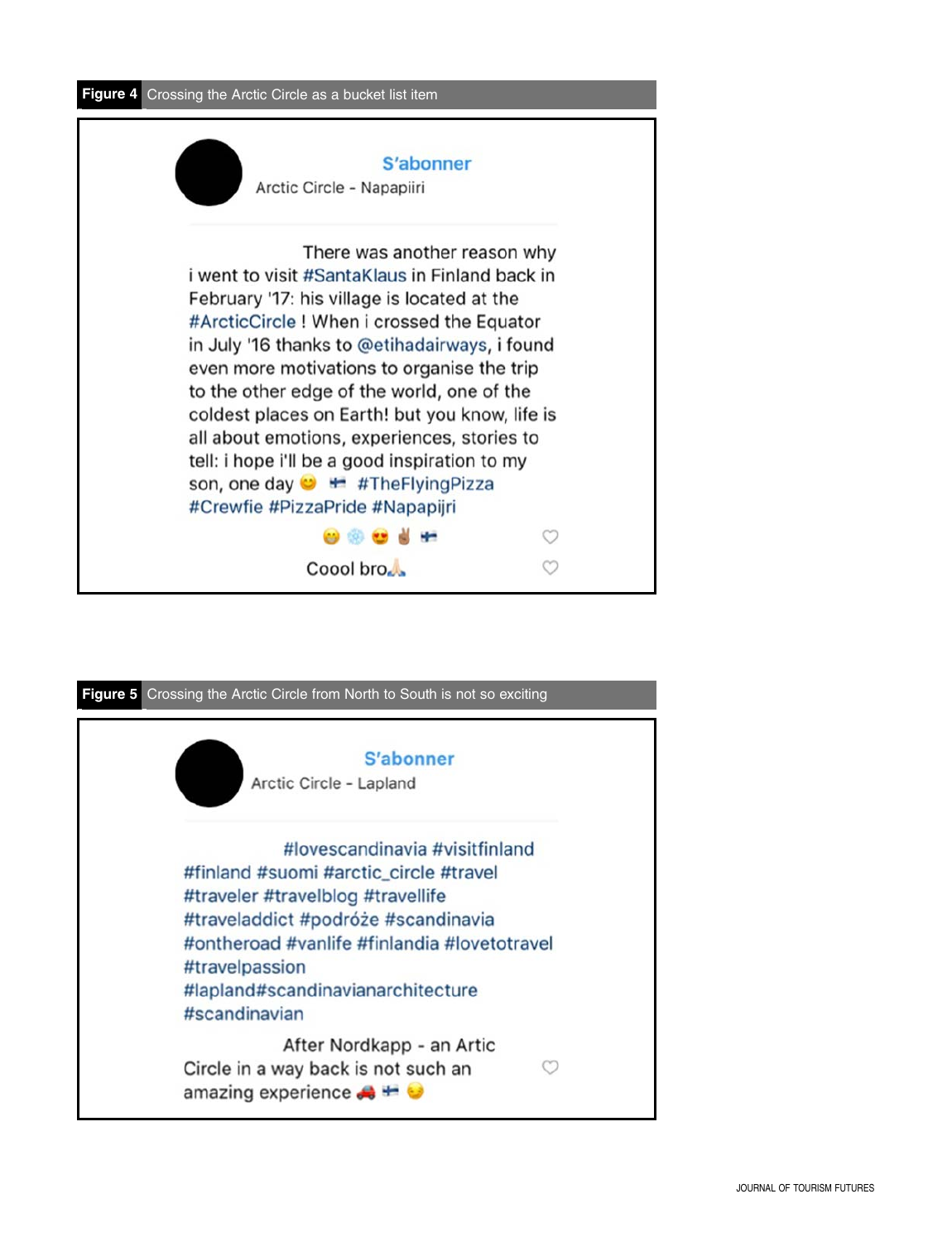

develop in tourism and open new opportunities to enhance and reshape tourist experiences (Han et al., 2019). While AR already exists at some Arctic Circle landmarks, VR has not yet reached its full potential. Indeed, when one crosses the Arctic Circle at SantaPark, a Christmasrelated theme park located in Rovaniemi, cold wind and sound effects are triggered to emphasize the entrance to the Arctic (Varnajot, 2019). In that context, AR "uses fixed installations at certain locations such as theme parks and retail outlets, enabling virtual augmentations for on-site users" (Han et al., 2019). Conversely, VR produces virtual environments that can be reproduced anywhere and being on-site is not necessary. According to Kim and Hall (2019, p. 237), "VR can be defined as an interactive digital-generated medium that enables participants to experience simulated environments." Then, what could happen to Arctic tourist experiences when social media and VR merge? According to Kaku (2011), by 2100 we will be able to use brain sensors or internet-connected eye lenses; artificial intelligence and telekinesis will be part of our environment and daily life (see Yeoman, 2012). Nevertheless, this remains hypothetical.

As mentioned earlier, social media currently belong to Web 2.0, wherein users (tourists, tourism boards and companies) can share experiences and promotion materials. With the development of synergies between humans and computers, social media from Web 2.0 could merge with Web 5.0, which is a sensorial and emotional web (Benito-Osorio et al., 2013) resulting in complex interactions between human beings and computers. The combination of both webs would result in a "social Web 5.0," wherein tourists could interact with connected Arctic Circle landmarks for example, and share more images and live videos, but also temperature sensations, scents, tastes and all other kinds of immersive experiences via advanced social media platforms and devices. In addition, such advanced VR technology would provide adaptive and personalized features (Raptis et al., 2018) based on users' representations and preferences, in order to reach their respective ultimate experience. For example, if one would want to experience the crossing of the Arctic Circle in the Yukon with real-time winter conditions (light, snow, whiteness) but would prefer summer Mediterranean temperatures at the same time, it could be possible to personalize the parameters and create a unique crossing of the Circle. Tourism entrepreneurs and boards could also take advantage of such VR technologies by offering promotional experiences as marketing tools. For example, Bogicevic et al. (2019) analyzed how VR can be used to deliver integrated tourist experiences prior to their stay at hotels. In line with this, marketing through VR technologies could be used for promoting tourist activities or destinations (Kim et al., 2019) and could adapt at different scales.

It seems difficult to predict the implications of these technologies on tourists' representations of the Arctic. As the data analysis showed, crossing the Arctic Circle in Rovaniemi is perceived as a magical action for some tourists. Whereas the Arctic Circle is a natural phenomenon and has objectively nothing magical, the presence of the Santa Claus industry turned the line, into a magical boundary, via promotion materials that have influenced tourists' representations (Varnajot, 2019). Manipulation as a marketing strategy through advertising has been well studied over the last decades (see Campbell, 1995; Danciu, 2014; Hildebrand et al., 2019;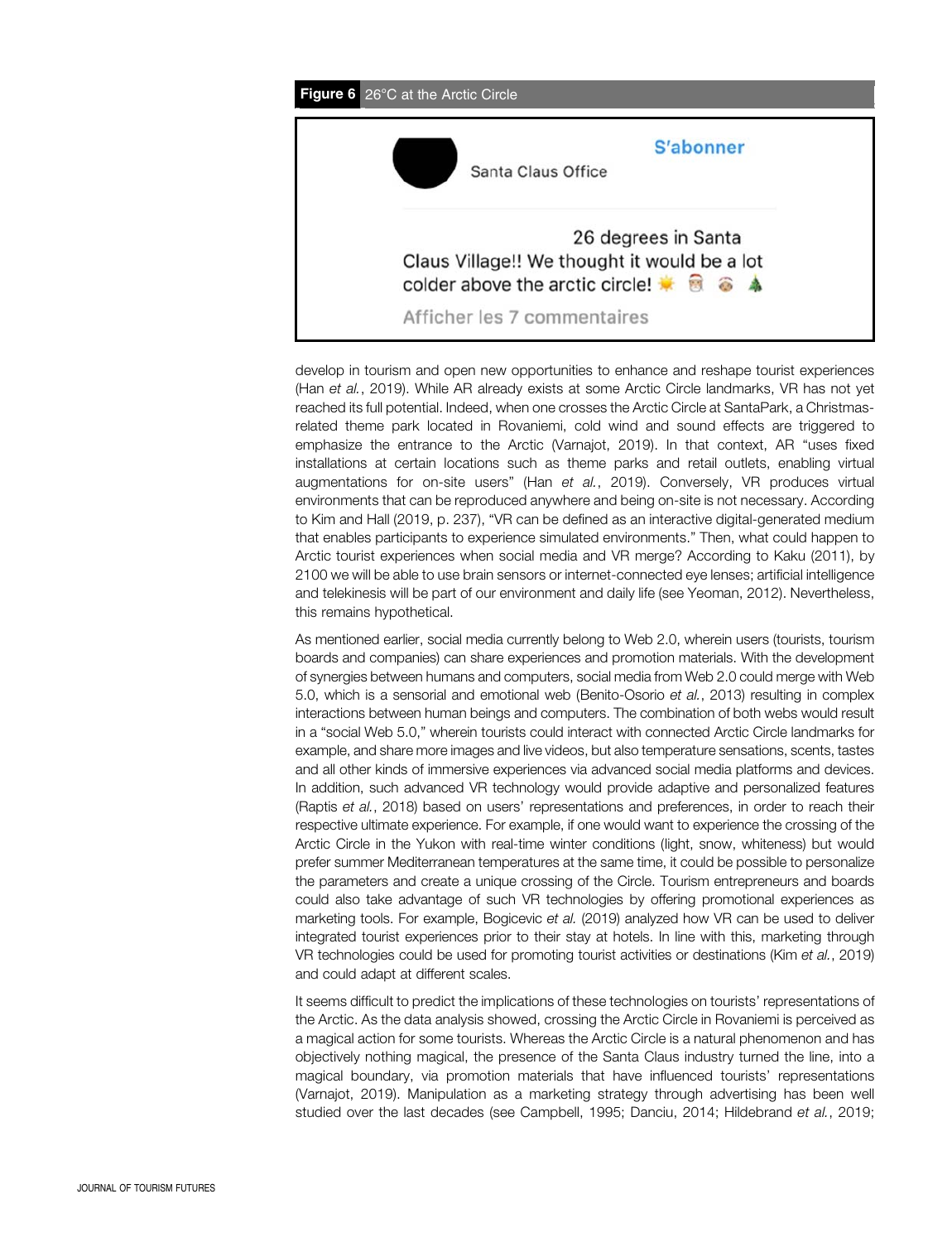Jin, 2018; Kirkpatrick, 1986). By virtually reproducing sights, landscapes or cultural visits, VR could become another tool for manipulating tourists' imaginaries regarding the Arctic, especially if the virtual Arctic world is reproduced by outsiders. In line with this, the data analyses also showed that crossing the Arctic Circle could provide feelings of achievement among tourists. Nevertheless, how would it be possible to reproduce these feelings when the user is aware he is not physically entering the Arctic? The same challenge occurs regarding the magical feeling. Indeed, the feeling of being in a magical place when crossing the Arctic Circle in Rovaniemi comes from a general atmosphere provided by music from hidden speakers, the feel of walking on snow, the architecture, decoration of the surrounding buildings, etc. The feeling of magic comes from a combination of different parameters that might be challenging to reproduce for VR experiences. These two examples show some of the future challenges VR will have to face regarding the existential authenticity of the self (see Wang, 1999). Furthermore, other challenges will appear at larger scales. Indeed, as Gretzel (2010, p. 1) noted, "technology transforms the relationship between the traveler and the traveled space, as well as the experience of time." The Arctic is usually perceived as a far, remote and often inaccessible region (Fjellestad, 2016) and this is what probably makes tourism in the Arctic unique (Saarinen and Varnajot, 2019; Viken, 2013). Switching on a button and finding yourself sailing in the Ilulissat Icefjord in a few seconds, for example, would certainly affect this uniqueness. In addition, Gretzel (2010, p. 17) continues arguing that "real adventure is where the mobile phone won't work." In other words, adventure tourism takes place in remote and wilderness areas, characterized by a lack of common means of transportation and no connections to main networks, which makes survival increasingly difficult (Castells, 1996) and which includes risks (Rantala et al., 2018). The Arctic is known for hosting various adventure tourism activities such as kayaking in Svalbard or glaciers hiking in Iceland. In the future, these activities could be reproduced virtually and transform tourists in "virtual adventurers." Although the term "virtual adventurer" is by definition an oxymoron because of the lack of risks, VR could still offer immersive Arctic adventure experiences. However, this questions the definition of Arctic tourism. Indeed, can activities taking place in a virtual Arctic environment, but really happening in Paris or Tokyo, still be considered as Arctic tourism? In the context of Rovaniemi as well, similar questions can be raised. For example, if visiting the Santa Claus Village, where the main Arctic Circle landmark is located, becomes virtually possible, can virtual visitors claim to have "officially" entered the Arctic? This calls for new considerations about the future of the concept of Arctic tourism, about its nature, its actual and virtual geographies.

## 6. Conclusion

Social media is evolving rapidly and has greatly influenced the tourist experience in terms of preparation and anticipation, behaviors on-site, but also when sharing with relatives and followers. Social media, combined with the development of new technologies, now allows tourists to share and instantly document their experiences. Functions of the during-trip and the post-trip phases have merged under the umbrella of photo- and video-sharing networks such as Instagram, creating online communities. Although these communities are virtual, they exist as they share information, ideas or prejudices and participate in the building of individuals' representations. The study of Instagram posts revealed that, at the moment of crossing the Arctic Circle in Rovaniemi, three main trends were revealed in tourists' representations of the Arctic region. First, the Arctic is perceived as magical; second, entering the Arctic is seen as an achievement allowing the realization of the self; third, the region in summer does not fit with the popular social construction of a cold and frozen Arctic. These three main representations are not illustrative of the whole Arctic, but instead aim at understanding what makes Rovaniemi "Arctic" from the tourists' perspectives.

Sharing experiences has always been an intrinsic aspect of tourism. It first started with relatives and friends via photographs and now with unknown followers via posts and hashtags on photo-sharing networks such as Instagram. The future developments of AR and especially VR promise more immersive experiences for users. In parallel, applications and devices that can allow the sharing of such future tourist experiences are also expected to adapt to the transition from the current social Web 2.0 and a potential social Web 5.0. Modes of sharing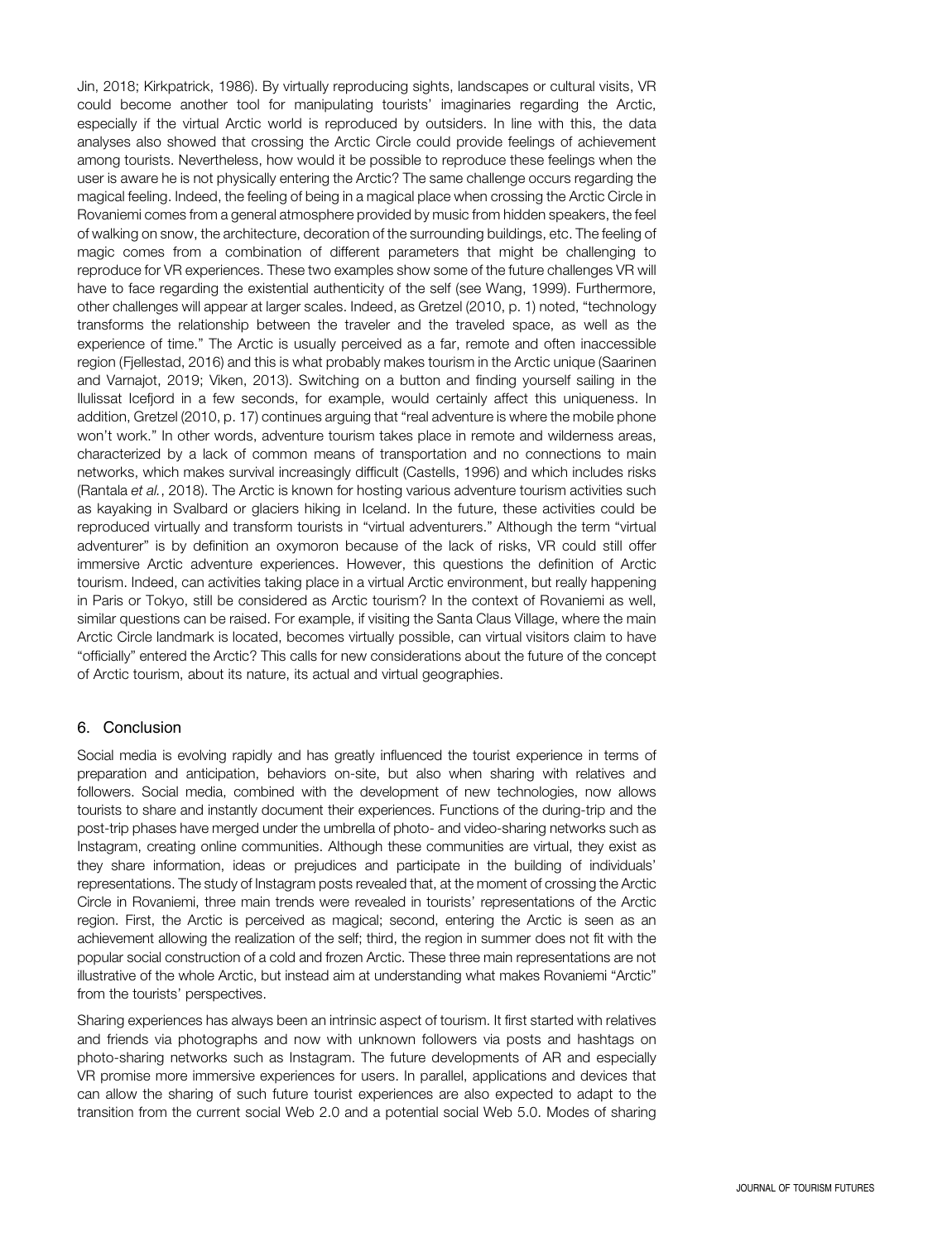experiences already adapted to the "digitization and internetization" of the history of tourist photography (Urry and Larsen, 2011, p. 180) and the next transition should be no exception. The rapid rhythm of innovations in tourist experiences leads to new challenges for researchers as they need to follow these new technologies and constantly adapt their methodologies. In the late 1990s Kozinets developed netnography (1998, 2002) in order to study relatively recent online communities. Following the growing amount of data created online, as well as increasing interactions between computers, human beings and communities, Kozinets et al. (2018, p. 1) acknowledged that "netnography must change" and adapt to these transforming technologies. They offer a glimpse of what future online research might look like with the development of "auto-netnography," "netnographic sensibility" or "more-than-human netnography" (Kozinets et al., 2018). However, according to Tavakoli and Mura (2018), these new forms of research will bring the issue of lack of authenticity in online data gathering, compared to traditional ways of collecting empirical data and they suggested that these new forms of netnography should be complemented with classic ethnographic methods for triangulation of data (see Kozinets, 2002). Nevertheless, in regard to the Arctic context, netnography presents some advantages over traditional ethnographic studies. In the context of limited research funding, netnography considerably reduces the costs of research, especially in the Arctic, where some remote areas are still expensive to access and to live in for the time of the fieldwork (Whalen, 2018) and where some populations are still difficult to reach (Mkono, 2013; Wu and Pearce, 2014). Additionally, netnography is less time consuming than traditional ethnographic fieldwork methods, as information is readily accessible (Whalen, 2018).

Future Arctic tourist experiences enhanced by VR will provide new ways of "experiencing the Arctic" and this will question the future of Arctic tourism as a concept. Defining Arctic tourism is an almost impossible task (Maher, 2007) due to the diversity of the region in terms of landscapes, climates, societies and available tourist activities. New discussions and framing are needed for better conceptualizing Arctic tourism. These evolving Arctic experiences can provide some clues for a future conceptualization of Arctic tourism, primarily based on experiences rather than on a spatial perspective.

#### **References**

Aichner, T. and Jacob, F. (2015), "Measuring the degree of corporate social media use", International Journal of Market Research, Vol. 57 No. 2, pp. 257-76.

Batchen, G. (1999), Burning With Desire: The Conception of Photography, MIT Press, Cambridge, MA.

Belomenou, N. and Garrod, B. (2019), "Photographs in tourism research: prejudice, power, performance and participant-generated images", Tourism Management, Vol. 70, pp. 201-17.

Benito-Osorio, D., Peris-Ortiz, M., Rueda Armengot, C. and Colino, A. (2013), "Web 5.0: the future of emotional competences in higher education", Global Business Perspectives, Vol. 1 No. 3, pp. 274-87.

Bogicevic, V., Seo, S., Kandampully, J.A., Liu, S.Q. and Rudd, N.A. (2019), "Virtual reality presence as a preamble of tourism experience: the role of mental imagery", Tourism Management, Vol. 74, pp. 55-64.

Bosangit, C., Hibbert, S. and McCabe, S. (2015), "'If I was going to die I should at least be having fun': travel blogs, meaning and tourist experience", Annals of Tourism Research, Vol. 55 No. 1, pp. 1-14.

Botterill, T.D. and Crompton, J.L. (1996), "Two case studies exploring the nature of the tourist's experience", Journal of Leisure Research, Vol. 28 No. 1, pp. 57-82.

Boyd, D.M. and Ellison, N.B. (2007), "Social network sites: definition, history, and scholarship", Journal of Computer-Mediated Communication, Vol. 13 No. 1, pp. 210-30.

Bruner, E.M. (1991), "Transformation of self in tourism", Annals of Tourism Research, Vol. 18 No. 2, pp. 238-50.

Campbell, M.C. (1995), "When attention-getting advertising tactics elicit consumer inferences of manipulative intent: the importance of balancing benefits and investments", Journal of Consumer Psychology, Vol. 4 No. 3, pp. 225-54.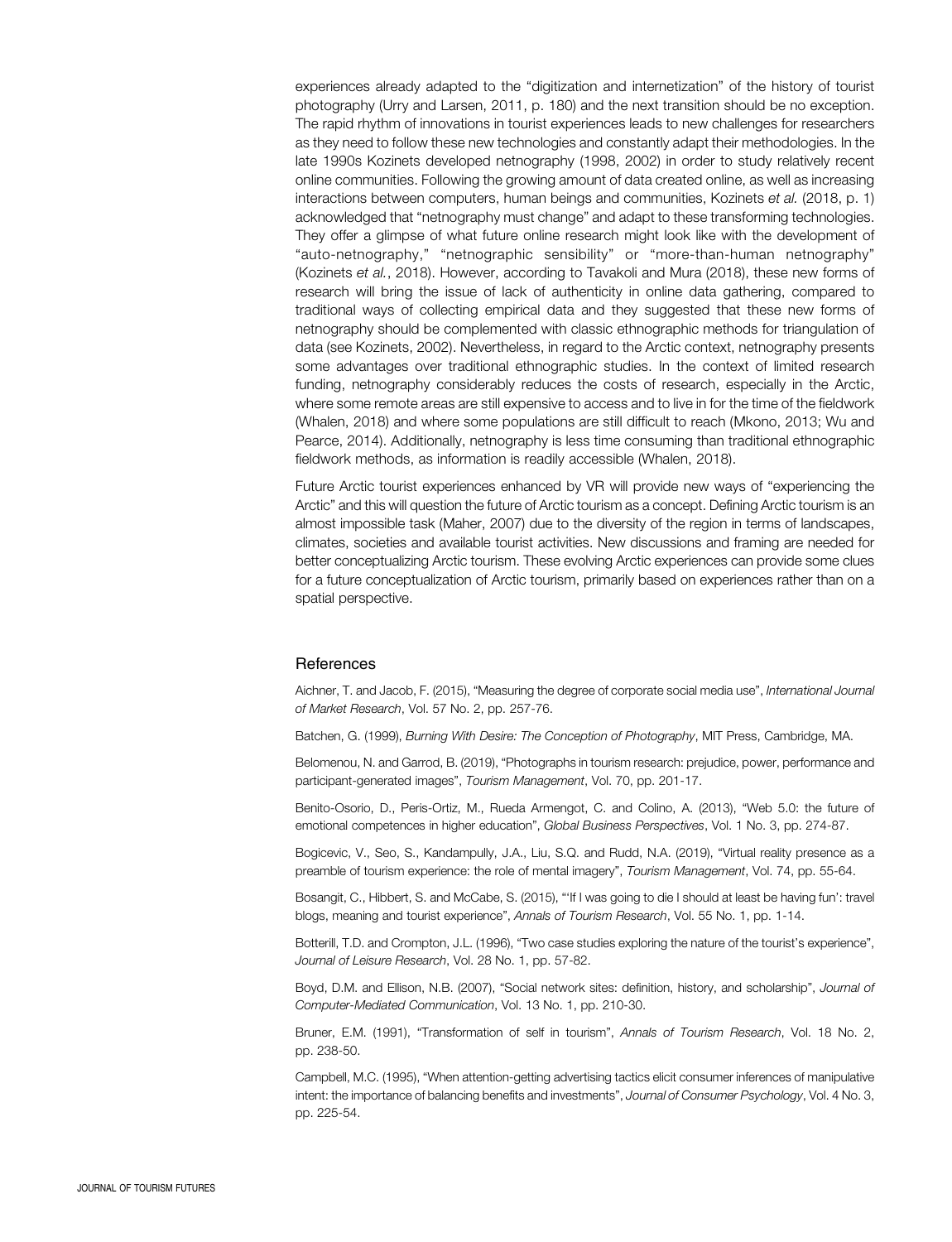Castells, M. (1996), The Rise of the Network Society. The Information Age: Economy, Society and Culture, Vol. 1, Blackwell, Cambridge, MA.

Chan, N.L. and Denizci Guillet, B. (2011), "Investigation of social media marketing: how does the hotel industry in Hong-Kong perform in marketing on social media websites?", Journal of Travel & Tourism Marketing, Vol. 28 No. 4, pp. 345-68.

Chung, N., Lee, H., Kim, J.-Y. and Koo, C. (2018), "The role of augmented reality for experience-influenced environments: the case of cultural heritage tourism in Korea", Journal of Travel Research, Vol. 57 No. 5, pp. 627-43.

Cohen, E. (1979), "A phenomenology of tourist experiences", Sociology, Vol. 13 No. 2, pp. 179-201.

Cox, C. et al. (2009), "The role of user-generated content in tourists' travel planning behavior", Journal of Hospitality Marketing & Management, Vol. 18 No. 8, pp. 743-64.

Craig-Smith, S.J. and French, C. (1994), Learning to Live with Tourism, Pitman, Melbourne.

Danciu, V. (2014), "Manipulative marketing: persuasion and manipulation of the consumer through advertising", Theoretical and Applied Economics, Vol. 21 No. 2, pp. 19-34.

Dawson, J., Johnston, M.E., Stewart E.J., Lemieux, C.J., Lemelin, R.H., Maher, P.T. and Grimwood, B.S.R. (2011), "Ethical considerations of last chance tourism", Journal of Ecotourism, Vol. 10 No. 3, pp. 250-65.

Dinhopl, A. and Gretzel, U. (2016), "Selfie-taking as touristic looking", Annals of Tourism Research, Vol. 57, pp. 126-39.

Edensor, T. (2001), "Performing tourism, staging tourism: (Re)producing tourist space and practice", Tourist Studies, Vol. 1 No. 1, pp. 59-81.

Eijgelaar, E., Thaper, C. and Peeters, P. (2010), "Antarctic cruise tourism: the paradoxes of ambassadorship, 'last chance tourism' and greenhouse gas emissions", Journal of Sustainable Tourism, Vol. 18 No. 3, pp. 337-54.

Fjellestad, M.T. (2016), "Picturing the Arctic", Polar Geography, Vol. 39 No. 4, pp. 228-38.

Galani-Moutafi, V. (2000), "The self and the other: traveler, ethnographer, tourist", Annals of Tourism Research, Vol. 27 No. 1, pp. 203-24.

Gerhardt, H., Steinberg, P.E., Tasch, J., Fabiano, S.J. and Shields, R. (2010), "Contested sovereignty in a changing arctic", Annals of the Association of American Geographers, Vol. 100 No. 4, pp. 992-1002.

Grenier, A.A. (2007), "The diversity of polar tourism. some challenges facing the industry in Rovaniemi, Finland", Polar Geography, Vol. 30 Nos 1-2, pp. 55-72.

Grenier, A.A. (2011), "Conceptualization of Polar tourism: mapping an experience in the far reaches of the imaginary", in Grenier, A.A. and Müller, D.K. (Eds), Polar Tourism: A Tool for Regional Development, Presses de l'Université du Québec, Québec, pp. 61-86.

Gretzel, U. (2010), "Travel in the network: redirected gazes, ubiquitous connections and new frontiers", in Levina, M. and Kien, G. (Eds), Post-Global Network and Everyday Life, Peter Lang, New York, NY, pp. 41-58.

Gretzel, U. (2017), "#travelselfie: a netnographic study of travel identity communicated via Instagram", in Carson, S. and Pennings, M. (Eds), Performing Cultural Tourism, Routledge, London, pp. 115-27.

Gretzel, U., Fesenmaier, D.R. and O'Leary, J.T. (2006), "The transformation of consumer behaviour", in Buhalis, D. and Costa, C. (Eds), Tourism Business Frontiers, Elsevier, Oxford, pp. 31-40, pp. 9-18.

Haldrup, M. and Larsen, J. (2003), "The family gaze", Tourist Studies, Vol. 3 No. 1, pp. 23-46.

Haldrup, M. and Larsen, J. (2006), "Material cultures of tourism", Leisure Studies, Vol. 25 No. 3, pp. 275-89.

Hall, C.M. and Johnston, M.E. (1995), "Introduction: pole to pole: tourism issues, impacts and the search for a management regime in polar regions", in Hall, C.M. and Johnston, M.E. (Eds), Polar Tourism: Tourism in the Arctic and Antarctic Regions, Wiley, Chichester, pp. 1-26.

Hall, C.M. and Saarinen, J. (2010a), "Tourism and change in the polar regions: introduction – definitions, locations, places and dimensions", in Hall, C.M. and Saarinen, J. (Eds), Tourism and Change in Polar Regions: Climate, Environments and Experiences, Routledge, Abingdon, pp. 1-41.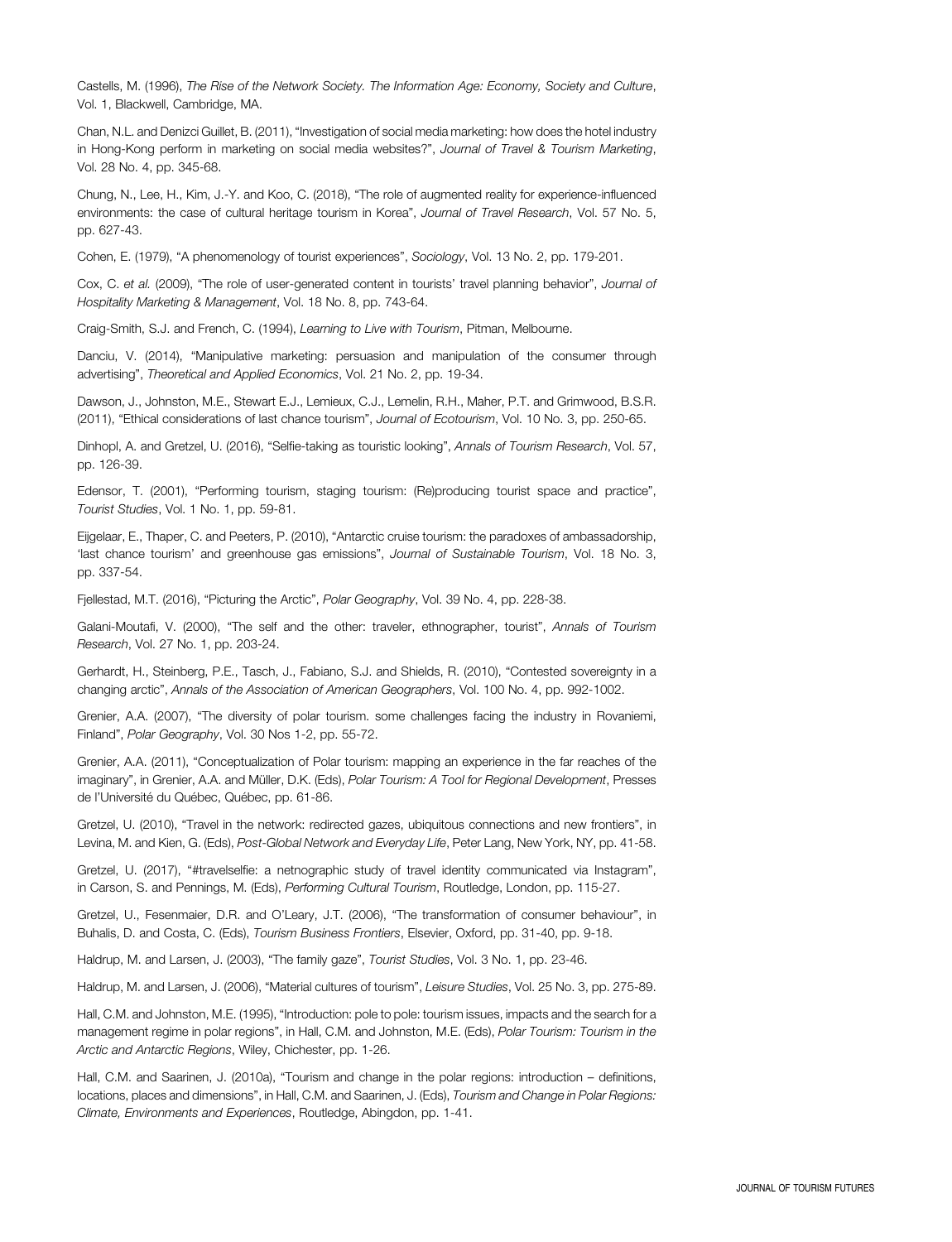Hall, C.M. and Saarinen, J. (2010b), "Polar tourism: definitions and dimensions", Scandinavian Journal of Hospitality and Tourism, Vol. 10 No. 4, pp. 448-67.

Hall, C.M. and Saarinen, J. (2010c), "Last chance to see? Future issues for polar tourism and change", in Hall, C.M. and Saarinen, J. (Eds), Tourism and Change in Polar Regions: Climate, Environments and Experiences, Routledge, Abingdon, pp. 301-10.

Hall, C.M., Müller, D.K. and Saarinen, J. (2008), Nordic Tourism: Issues and Cases, Channel View Publications, Bristol.

Han, D.I.D., Weber, J., Bastiaansen, M., Mitas, O. and Lub, X. (2019), "Virtual and augmented reality technologies to enhance the visitor experience in cultural tourism", Proceedings of the 4th international ARVR Conference in Manchester, Springer, Cham, pp. 113-28.

Heberlein, T.A., Fredman, P. and Vuorio, T. (2002), "Current tourism patterns in the swedish mountain region", Mountain Research and Development, Vol. 22 No. 2, pp. 142-9.

Hildebrand, D., Harding, R.D. and Hadi, R. (2019), "Culturally contingent cravings: how holistic thinking influences consumer responses to food appeals", Journal of Consumer Psychology, Vol. 29 No. 1, pp. 39-59.

Hjort, J., Karjalainen, O., Aalto, J., Westermann, S., Romanovsky, V.E., Nelson, F.E., Etzelmüller, B. and Miska, L.M. (2018), "Degrading permafrost putsarctic infrastructure at risk by mid-century", Nature Communications, Vol. 9 No. 1, p. 5147.

Hovelsrud, G.K., Poppel, B., van Oort, B. and Reist, J.D. (2011), "Arctic societies, cultures, and peoples in a changing cryosphere", Ambio, Vol. 40 No. 1, pp. 100-10.

Hu, Y., Manikonda, L. and Kambhampati, S. (2014), "What we Instagram: a first analysis of Instagram photo content and user types", Proceedings of the 8th International AAAI Conference on Weblogs and Social Media, Ann Arbor, MI, 1–4 June.

Huang, L. (2011), "Social media as a new play in a marketing channel strategy: evidence from Taiwan travel agencies' blogs", Asia Pacific Journal of Tourism Research, Vol. 17 No. 6, pp. 615-34.

Huang, Y., Basu, C. and Hsu, M.K. (2010), "Exploring motivations of travel knowledge sharing on social network sites: an empirical investigation of US college students", Journal of Hospitality Marketing & Management, Vol. 19 No. 7, pp. 717-34.

Ingold, T. (2007), Lines: A Brief History, Routledge, London.

Instagram (2018), available at:<www.instagram.com/p/BkQYhmdj2qA/> (accessed 9 January 2019).

Jennings, G. (2006), "Perspectives on quality tourism experiences: an introduction", in Jennings, G. and Nickerson, N.P. (Eds), Quality Tourism Experiences, Elsevier, Burlington, MA, pp. 1-21.

Jennings, G. and Weiler, B. (2006), "Mediating meaning: perspectives on brokering quality tourist experiences", in Jennings, G. and Nickerson, N.P. (Eds), Quality Tourism Experiences, Elsevier, Burlington, MA, pp. 75-96.

Jin, S.V. (2018), " 'Celebrity 2.0 and beyond!' effects of Facebook profile sources on social networking advertising", Computers in Human Behavior, Vol. 79, pp. 154-68.

Johnston, M., Viken, A. and Dawson, J. (2012), "Firsts and lasts in Arctic tourism: last chance tourism and the dialectic of change", in Lemelin, H., Dawson, J. and Stewart, E.J. (Eds), Last Chance Tourism: Adapting Tourism Opportunities in a Changing World, Routledge, Abindgon, pp. 10-24.

Johnston, M.E. (1995), "Patterns and issues in Arctic and Sub-Arctic tourism", in Hall, C.M. and Johnston, M.E. (Eds), Polar Tourism: Tourism in the Arctic and Antarctic Regions, Wiley, Chichester, pp. 27-42.

Johnston, M.E. (2011), "Arctic tourism. arctic tourism introduction", in Maher, P., Stewart, E.J. and Lück, M. (Eds), Polar Tourism: Human, Environmental and Governance Dimensions, Cognizant Communication Corporation, Putnam Valley, NY, pp. 17-32.

Jung, T. et al. (2015), "The determinants of recommendations to use augmented reality technologies: the case of a Korean theme park", Tourism Management, Vol. 49, pp. 75-86.

Jung, T., tom Dieck, M.C., Lee, H. and Chung, N. (2016), "Effects of virtual reality and augmented reality on visitor experiences in museum", in Inversini, A. and Schegg, R. (Eds), Information and Communication Technologies in Tourism 2016, Springer, Cham, pp. 621-35.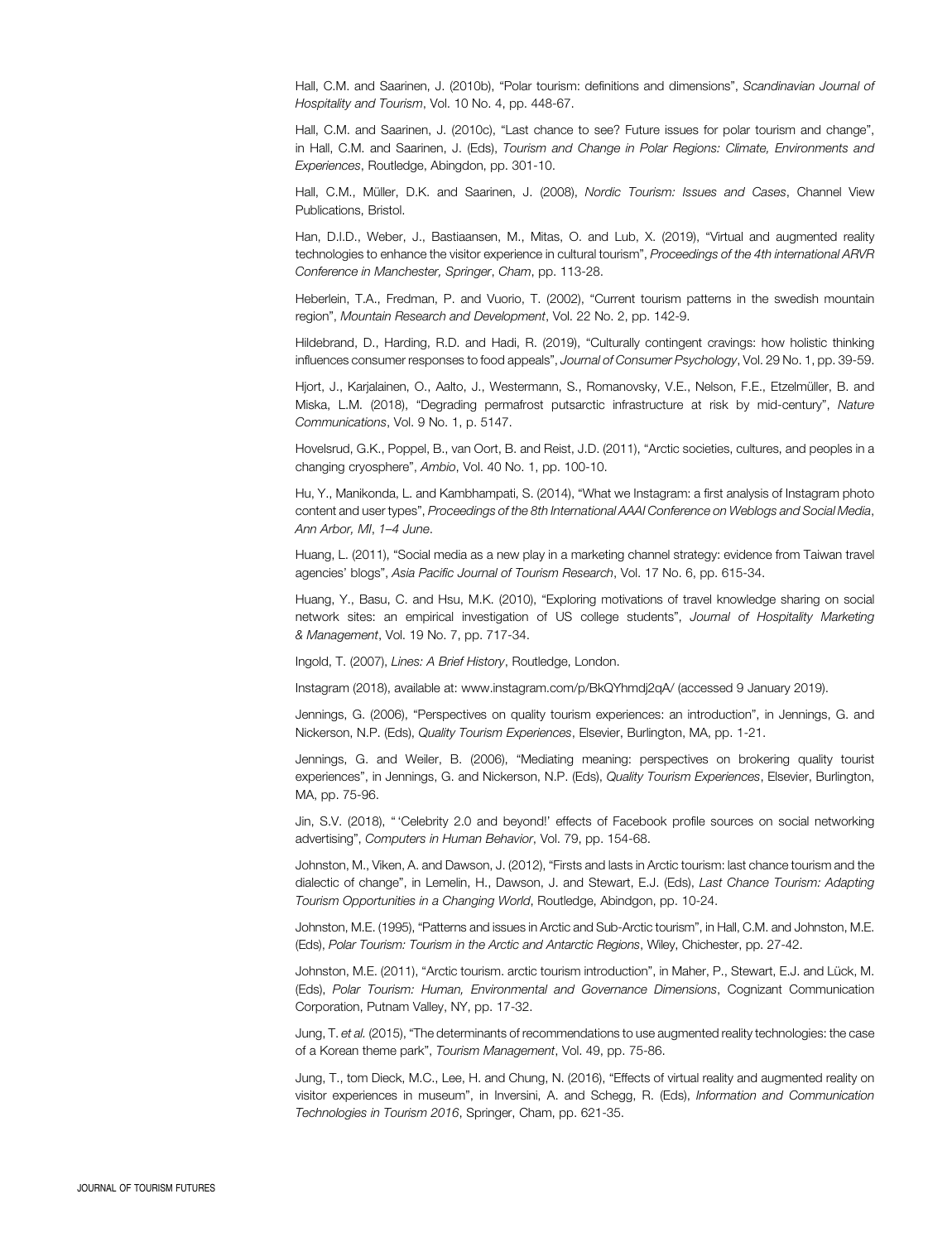Kaku, M. (2011), Physics of the Future: How Science Will Shape Human Destiny and Our Daily Lives by the Year 2100, Allen Lane, London.

Kaplan, A.M. and Haenlein, M. (2010), "Users of the world, unite! the challenges and opportunities of social media", Business Horizons, Vol. 52 No. 1, pp. 59-68.

Keskitalo, E.C.H. (2008), Climate Change and Globalization in the Arctic: An Integrated Approach to Vulnerability Assessment, Earthscan, London.

Kietzmann, J.H., Hermkens, K., McCarthy, I.P. and Silvestre, B.S. (2011), "Social Media? Get serious! Understanding the functional building blocks of social media", Business Horizons, Vol. 54 No. 3, pp. 241-51.

Kim, J. and Fesenmaier, D.R. (2017), "Sharing tourism experiences: the posttrip experience", Journal of Travel Research, Vol. 56 No. 1, pp. 28-40.

Kim, M.J. and Hall, C.M. (2019), "A hedonic motivation model in virtual reality tourism: comparing visitors and non-visitors", International Journal of Information Management, Vol. 46, pp. 236-49.

Kim, M.J., Lee, C.-K. and Jung, T. (2019), "Exploring consumer behavior in virtual reality tourism using an extended stimulus-organism-response model", Journal of Travel Research, pp. 1-21.

Kirkpatrick, J. (1986), "A philosophic defense of advertising", Journal of Advertising, Vol. 15 No. 2, pp. 42-64.

Kozinets, R.V. (1998), "On netnography: initial reflections on consumer research investigations of cyberculture", in Alba, J.W. and Hutchinson, W. (Eds), Advances in Consumer Research, Vol. 25, Association for Consumer Research, Provo, UT, pp. 366-71.

Kozinets, R.V. (2002), "The field behind the screen: using netnography for marketing research in online communities", Journal of Marketing Research, Vol. 39 No. 1, pp. 61-72.

Kozinets, R.V., Scaraboto, D. and Parmentier, M.-A. (2018), "Evolving netnography: how brand autonetnography, a netnographic sensibility, and more-than-human netnography can transform your research", Journal of Marketing Management, Vol. 34 Nos 3-4, pp. 231-42.

Kuznetsov, A. (2018), "All about lapland".

Larsen, J. (2005), "Families seen sightseeing: performativity of tourist photography", Space and Culture, Vol. 8 No. 4, pp. 416-34.

Larsen, J. (2006), "Geographies of tourist photography", in Falkheimer, J. and Jansson, A. (Eds), Geographies of Communication: The Spatial Turn in Media Studies, Nordicom, Gothenburg, pp. 243-60.

Larsen, J. (2008), "Practices and flows of digital photography: an ethnographic framework", Mobilities, Vol. 3 No. 1, pp. 141-60.

Lemelin, H., Dawson, J. and Stewart, E.J. (2012), Last Chance Tourism: Adapting Tourism Opportunities in a Changing World, Routledge, Abingdon.

Lemelin, H., Dawson, J., Stewart, E.J., Maher, P.T. and Lueck, M. (2010), "Last chance tourism: the boom, doom, and gloom of visiting vanishing destinations", Current Issues in Tourism, Vol. 13 No. 5, pp. 477-93.

Leung, D., Law, R., van Hoof, H. and Buhalis, D. (2013), "Social media in tourism and hospitality: a literature review", Journal of Travel & Tourism Marketing, Vol. 30 Nos 1-2, pp. 3-22.

Li, X. and Wang, Y. (2011), "China in the eyes of western travelers as represented in travel blogs", Journal of Travel & Tourism Marketing, Vol. 28 No. 7, pp. 689-719.

Lo, I.S. and McKercher, B. (2015), "Ideal image in process: online tourist photography and impression management", Annals of Tourism Research, Vol. 52, pp. 104-16.

Lo, I.S., McKercher, B., Lo, A., Cheung, C. and Law, R. (2011), "Tourism and online photography", Tourism Management, Vol. 32 No. 4, pp. 725-31.

MacCannell, D. (1999), The Tourist: A New Theory of Leisure Class, University of California Press, Berkeley, CA.

Maher, P.T. (2007), "Arctic tourism: a complex system of visitors, communities, and environments", Polar Geography, Vol. 30 Nos 1–2, pp. 1-5.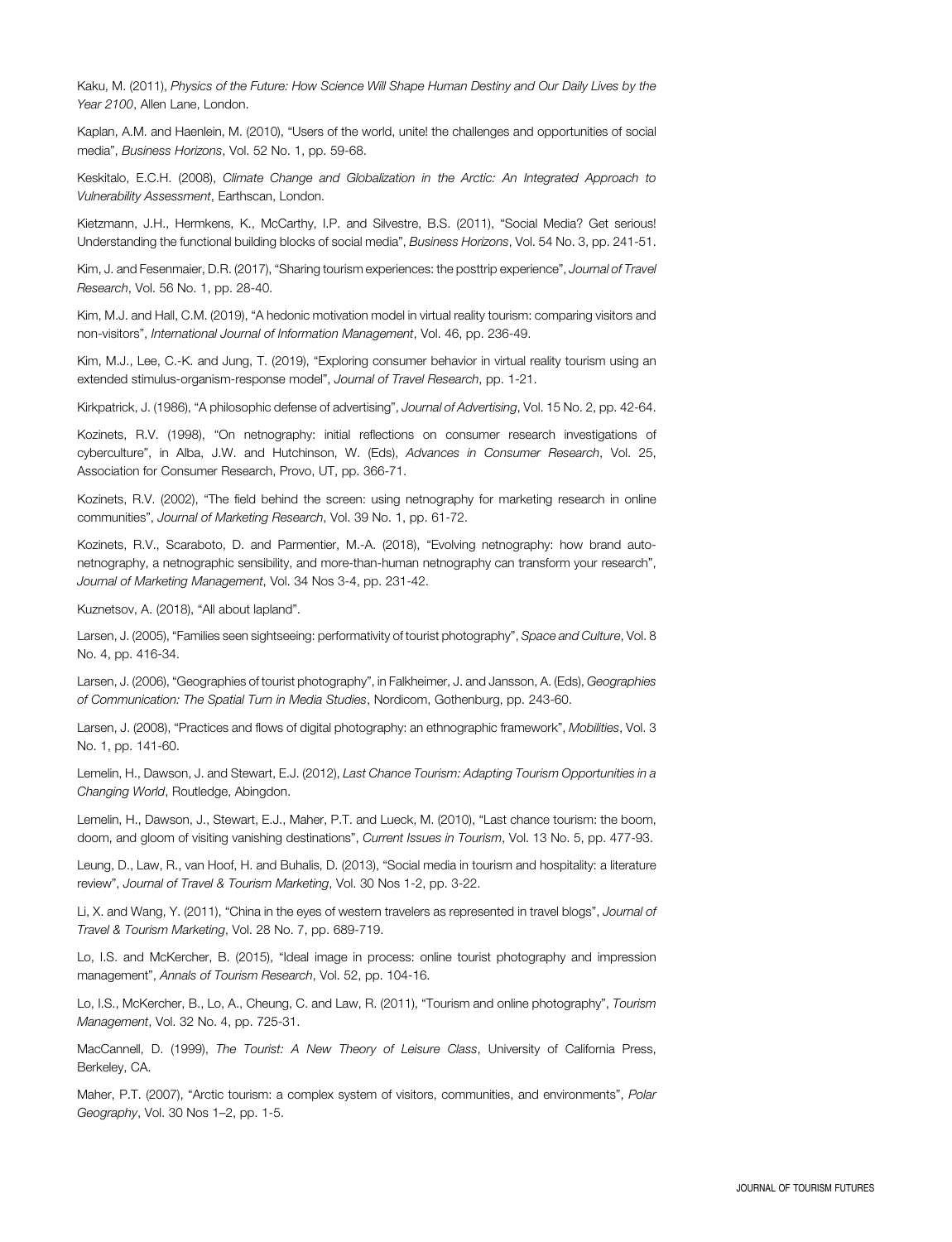Maher, P.T. (2010), "Cruise tourist experiences and management implications for Auyuittuq, Sirmilik and Quttinirpaaq National Parks, Nunavut, Canada", in Hall, C.M. and Saarinen, J. (Eds), Tourism and Change in Polar Regions: Climate, Environment and Experience, Routledge, Abingdon, pp. 119-34.

Maher, P.T. (2017), "Tourism futures in the Arctic", in Latola, K. and Savela, H. (Eds), The Interconnected Arctic – UArctic Congress 2016, Springer, Cham, pp. 213-20.

Maher, P.T., Steel, G. and McIntosh, A. (2003), "Antarctica: tourism, wilderness, and 'ambassadorship'", USDA Forest Service Proceedings, RMRS-P-27, pp. 204-10.

Maher, P.T., Gelter, H., Hillmer-Pegram, K., Hovgaard, G., Hull, J., Jóhannesson, G., Karlsdóttir, A., Rantala, O. and Pashkevich, A. (2014), "Arctic tourism: realities and possibilities", Arctic Yearbook, pp. 290-306.

Markwell, K.W. (1997), "Dimensions of photography in a nature-based tour", Annals of Tourism Research, Vol. 24 No. 1, pp. 131-55.

Mathisen, S.R. (2017), "Northern lights experiences in the arctic dark: old imaginaries and new tourism narratives", in Lee, Y.-S. and Weaver, D.B. (Eds), Arctic Tourism Experiences: Production, Consumption and Sustainability, Cabi, Wallingford, pp. 67-78.

Mkono, M. (2013), "Using net-based ethnography (Netnography) to understand the staging and marketing of 'authentic African' dining experiences to tourists at victoria falls", Journal of Hospitality & Tourism Research, Vol. 37 No. 2, pp. 184-98.

Munar, A.M. (2010), "Digital exhibitionism: the age of exposure", Culture Unbound: Journal of Current Cultural Research, Vol. 2 No. 3, pp. 401-22.

Murray, S. (2008), "Digital images, photo-sharing, and our shifting notions of everyday aesthetics", Journal of Visual Culture, Vol. 7 No. 2, pp. 147-63.

Pan, B., MacLaurin, T. and Crotts, J.C. (2007), "Travel blogs and the implications for destination marketing", Journal of Travel Research, Vol. 46 No. 1, pp. 35-45.

Patel, K. (2013), "Incremental journey for world wide web: introduced with web 1.0 to recent web 5.0 – a survey paper", International Journal of Advanced Research in Computer Science and Software Engineering, Vol. 3 No. 10, pp. 410-7.

Pretes, M. (1995), "Postmodern tourism: the santa claus industry", Annals of Tourism Research, Vol. 22 No. 1, pp. 1-15.

Rantala, O., Rokenes, A. and Valkonen, J. (2018), "Is adventure tourism a coherent concept? A review of research approaches on adventure tourism", Annals of Leisure Research, Vol. 21 No. 5, pp. 539-52.

Raptis, G.E., Fidas, C. and Avouris, N. (2018), "Effects of mixed-reality on players' behaviour and immersion in a cultural tourism game: a cognitive processing perspective", International Journal of Human-Computer Studies, Vol. 114, pp. 69-79.

Rojek, C. (1993), Ways of Escape: Modern Transformations in Leisure and Travel, Springer, London.

Rubinstein, D. and Sluis, K. (2008), "A life more photographic: mapping the networked image", Photographies, Vol. 1 No. 1, pp. 9-28.

Rusko, R., Merenheimo, P. and Haanpää, M. (2013), "Coopetition, resource-based view and legend: cases of Christmas tourism and city of Rovaniemi", International Journal of Marketing Studies, Vol. 5 No. 6, pp. 37-51.

Saarinen, J. (2005), "Tourism in the Northern wildernesses: wilderness discourses and the development of nature-based tourism in Northern Finland", in Hall, C.M. and Boyd, S. (Eds), Nature-Based Tourism in Peripheral Areas: Development or Disaster?, Chanel View Publications, Clevedon, pp. 21-35.

Saarinen, J. and Varnajot, A. (2019), "The arctic in tourism: complementing and contesting perspectives on tourism in the Arctic", Polar Geography, Vol. 42 No. 2, pp. 109-24.

Sæþórsdóttir, A.-D., Hall, C.M. and Saarinen, J. (2011), "Making wilderness: tourism and the history of the wilderness idea in Iceland", Polar Geography, Vol. 34 No. 4, pp. 249-73.

Schwandt, T.A. (2000), "Three epistemological stances for qualitative inquiry: interpretivism, hermeneutics, and social constructionism", in Denzin, N.K. and Lincoln, Y.S. (Eds), Handbook of Qualitative Research, Sage, Thousand Oaks, CA, Vol. 2, pp. 189-213.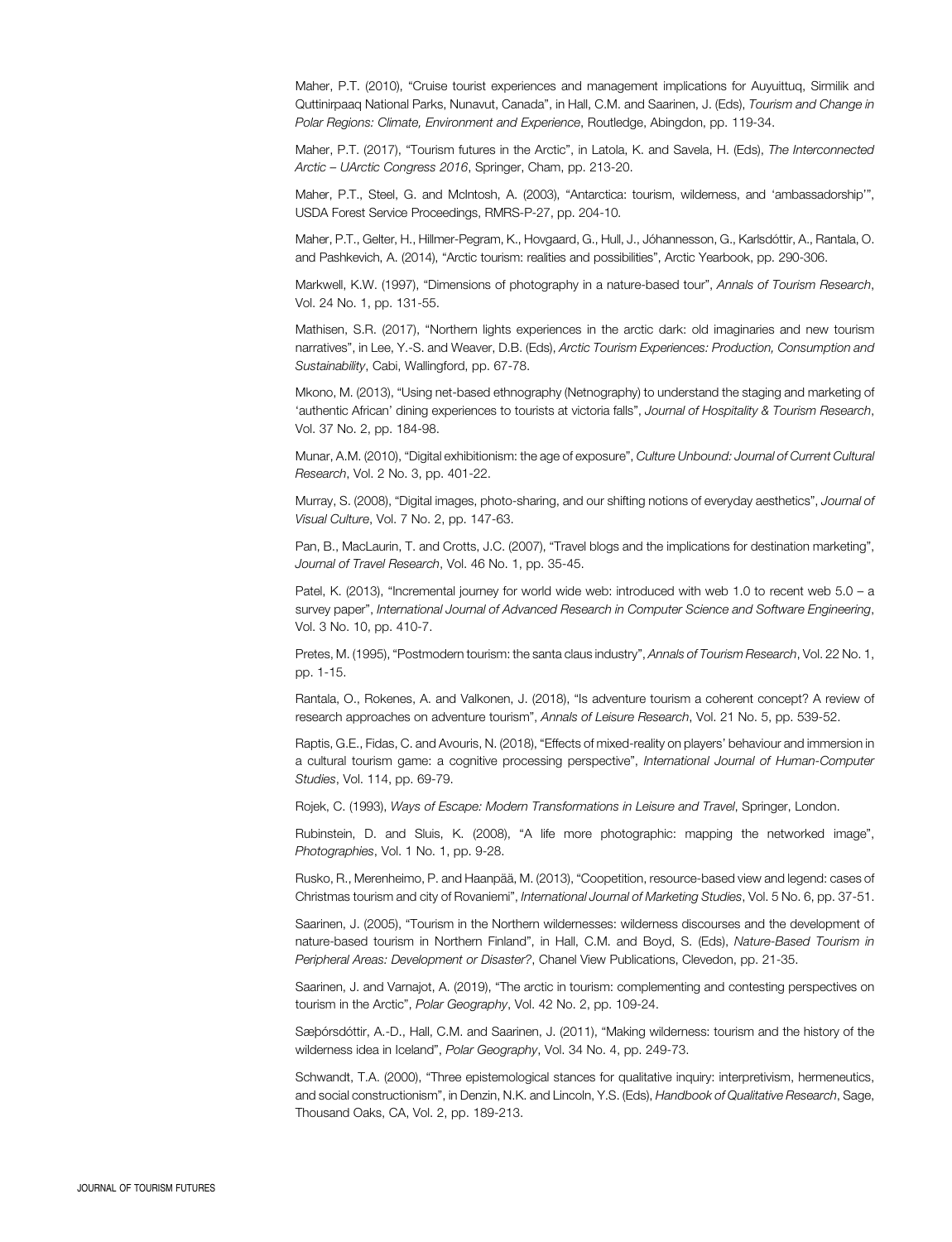Sheldon, P. and Bryant, K. (2016), "Instagram: motives for its use and relationship to narcissism and contextual age", Computers in Human Behavior, Vol. 58, pp. 89-97.

Statista (2018), "Most famous social network sites worldwide as of October 2018, ranked by number of active users (in millions)", available at: [www.statista.com/statistics/272014/global-social-networks-ranked-by](www.statista.com/statistics/272014/global-social-networks-ranked-by-number-of-users/)[number-of-users/](www.statista.com/statistics/272014/global-social-networks-ranked-by-number-of-users/) (accessed 10 January 2019).

Statistics Finland (2019), available at: [www.stat.fi/til/matk/tau\\_en.html](www.stat.fi/til/matk/tau_en.html) (accessed 23 April 2019).

Tavakoli, R. and Mura, P. (2018), "Netnography in tourism – beyond Web 2.0", Annals of Tourism Research, Vol. 73 No. C, pp. 190-2.

Tavakoli, R. and Wijesinghe, S.N. (2019), "The evolution of the web and netnography in tourism: a systematic review", Tourism Management Perspectives, Vol. 29, pp. 48-55.

Tervo-Kankare, K., Hall, C.M. and Saarinen, J. (2013), "Christmas tourists' perceptions to climate change in Rovaniemi, Finland", Tourism Geographies, Vol. 15 No. 2, pp. 292-317.

Thelander, Å. and Cassinger, C. (2017), "Brand new images? Implications of Instagram photography for place branding", Media and Communication, Vol. 5 No. 4, pp. 6-14.

Thurnell-Read, T. (2017), "'What's on your bucket list?': Tourism, identity and imperative experiential discourse", Annals of Tourism Research, Vol. 67, pp. 58-66.

Timothy, D.J. (1998), "Collecting places: geodetic lines in tourist space", Journal of Travel & Tourism Marketing, Vol. 7 No. 4, pp. 123-9.

Tussyadiah, I.P., Park, S. and Fesenmaier, D.R. (2011), "Assessing the effectiveness of consumer narratives for destination marketing", Journal of Hospitality & Tourism Research, Vol. 35 No. 1, pp. 64-78.

Uriely, N. (2005), "The tourist experience: conceptual developments", Annals of Tourism Research, Vol. 32 No. 1, pp. 199-216.

Urry, J. (1990), The Tourist Gaze, Sage Publications, London.

Urry, J. (1992), "The tourist gaze 'revisited'", American Behavioral Scientist, Vol. 36 No. 2, pp. 172-86.

Urry, J. and Larsen, J. (2011), The Tourist Gaze 3.0, Sage Publications, London.

Valentine, P. (1992), Nature-Based Tourism, Belhaven Press, London.

Varnajot, A. (2019), " 'Walk the line': an ethnographic study of the ritual of crossing the arctic circle – case Rovaniemi", Tourist Studies, Vol. 19 No. 4, pp. 434-52.

Viken, A. (2013), "What is Arctic tourism, and who should define it?", in Müller, D.K., Lundmark, L. and Lemelin, R.H. (Eds), New Issues in Polar Tourism: Communities, Environment, Politics, Springer, New York, NY, pp. 37-50.

Vila, M., Costa, G., Angulo-Preckler, C., Sarda, R. and Avila, C. (2016), "Contrasting views on Antarctic tourism: 'last chance tourism' or 'ambassadorship' in the last of the wild", Journal of Cleaner Production, Vol. 111, pp. 451-60.

Visit Rovaniemi (2019), "Rovaniemi travel key figures", available at: [www.visitrovaniemi.fi/wp-content/](www.visitrovaniemi.fi/wp-content/uploads/Rovaniemi-tourism-statistics_December-2018.pdf) [uploads/Rovaniemi-tourism-statistics\\_December-2018.pdf](www.visitrovaniemi.fi/wp-content/uploads/Rovaniemi-tourism-statistics_December-2018.pdf) (accessed 23 April 2019).

Wang, D., Park, S. and Fesenmaier, D.R. (2012), "The role of smartphones in mediating the touristic experience", Journal of Travel Research, Vol. 51 No. 4, pp. 371-87.

Wang, N. (1999), "Rethinking authenticity in tourism experience", Annals of Tourism Research, Vol. 26 No. 2, pp. 349-70.

Weaver, D.B. (2005), "Comprehensive and minimalist dimensions of ecotourism", Annals of Tourism Research, Vol. 32 No. 2, pp. 439-55.

Weber, S. and Rech, J. (2010), "An overview and differentiation of the evolutionary steps of the web XY movement: the web before and beyond 2.0", in Murugesan, S. (Ed.), Handbook of Research on Web 2.0, 3.0, and X. 0: Technologies, Business, and Social Applications, IGI Global, Hershey, PA, pp. 12-39.